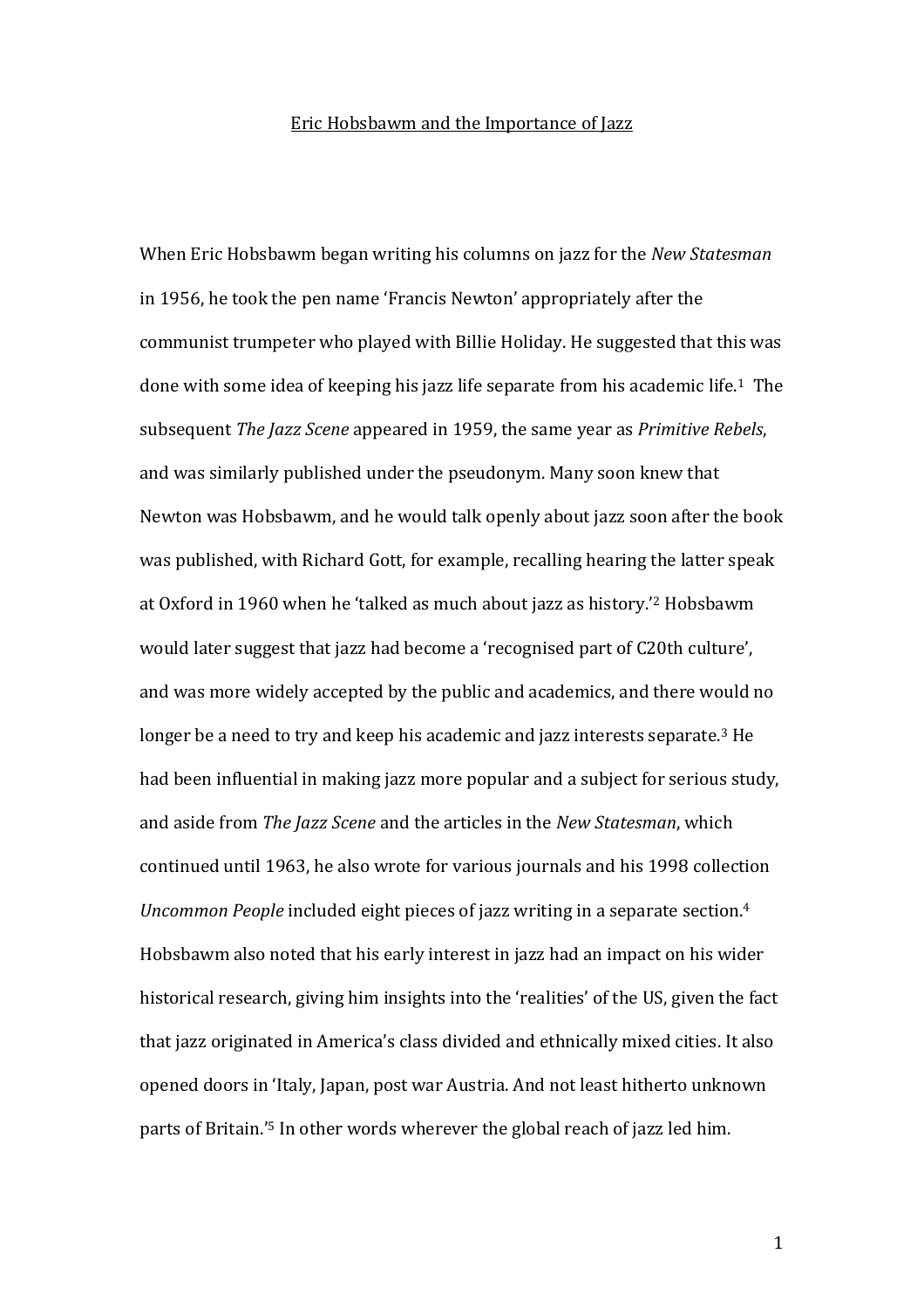Given Hobsbawm's longstanding interest in jazz, and the impact this had on his approach to history, little attention has been give to this relationship. The late Hobsbawm remains well known and always attracted a fair amount of attention, including a celebratory volume, and largely positive reviews. However his, and other Marxists, writings on labour history were questioned by revisionist historians from the 1980s and 90s, who saw society as less driven by class, more pluralistic and argued for the significance of non-socialist continuities in politics.<sup>6</sup> He received warm obituaries, with conservative historian Niall Ferguson describing him as ' a truly great historian', although his left wing views attracted the disapprobation others. This included Tory Michael Gove who in 2008 suggested in a characteristically hyperbolic manner that 'only when Hobsbawm weeps hot tears for a life spent serving an ideology of wickedness will he ever be worth listening to.<sup>'7</sup> There is an irony that this line could have been drawn from one of the early blues songs that Hobsbawm loved, but its focus on politics was characteristic of the way many saw and still see Hobsbawm, although his writing, particularly on jazz, was less partisan than this suggested.

Philip Bounds offered the first serious analysis of Hobsbawm's interest in jazz seeing *The Jazz Scene* as 'a transitional text', which 'was easily the most distinguished piece of Marxist writing on the popular arts in the period'. Bounds argued that Hobsbawm used jazz as a way of rethinking communist cultural theory by taking a more nuanced view of popular culture, rather than dismissing it as a commercialized, undifferentiated mass. In doing so, Bounds argued Hobsbawm anticipated the left wing cultural studies writing of the 1970s onwards, although the book was not well enough known in academic circles to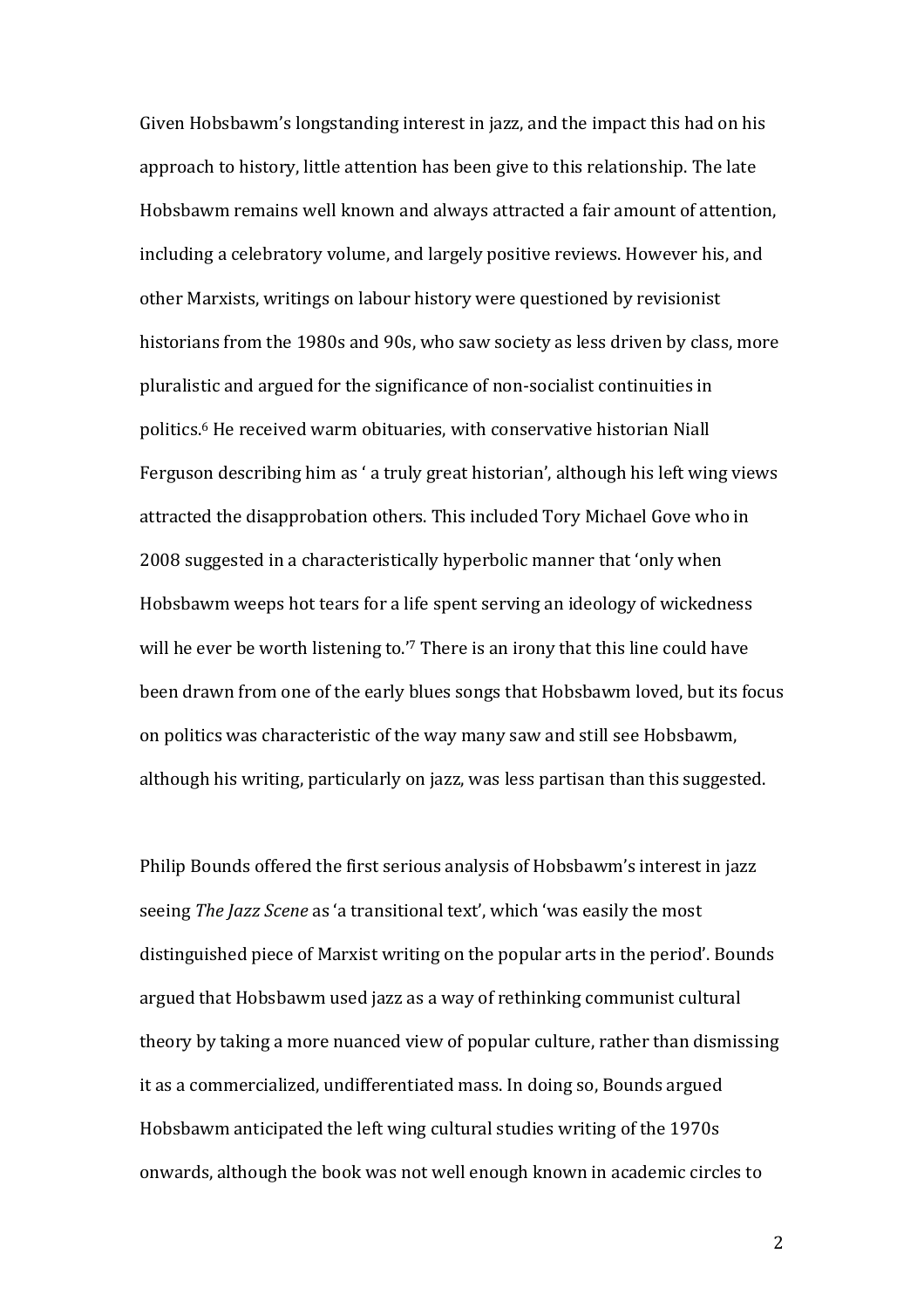have had much of an influence on this process. $8$  It is also open to question whether Hobsbawm necessarily saw the book in such far reaching terms.

Musician Tony Coe sang Hobsbawm's praises in a different manner, noting the importance of *The Jazz Scene*, and the 'quietly commanding presence' of the 'major historian.'<sup>9</sup> Others have noted Hobsbawm's interest in jazz, including a brief mention in Gennari's path breaking work on jazz criticism, *Blowin' Hot and Cool* which was largely concerned with US critics. <sup>10</sup> McKay's important *Circular Breathing*, on the cultural politics of British jazz , which explored the political, racial and gender dimensions of a music which spread with the mass society but was at times a countercultural force within this, was influenced by and made several mentions of Hobsbawm.<sup>11</sup> More recently there has been a comparison of Philip Larkin, Kingsley Amis and Hobsbawm and their role in establishing post war British jazz criticism, whilst remaining fans as much as critics. 12

This paper will explore Hobsbawm's interest in jazz and assess its continued relevance to jazz studies, and to cultural historians more generally. It will argue that Hobsbawm's approach to jazz, with its awareness of social and cultural history, attention to a variety of sources, and willingness to work within a flexible theoretical framework not only revealed a great deal about Jazz history, but also offers a model for jazz scholars who want to place jazz in a historical context rather than drift into over-theoretical analysis. In order to explore these questions it will draw on, among other sources, his recently catalogued private papers which are held by the Modern Records Centre (MRC), at the University of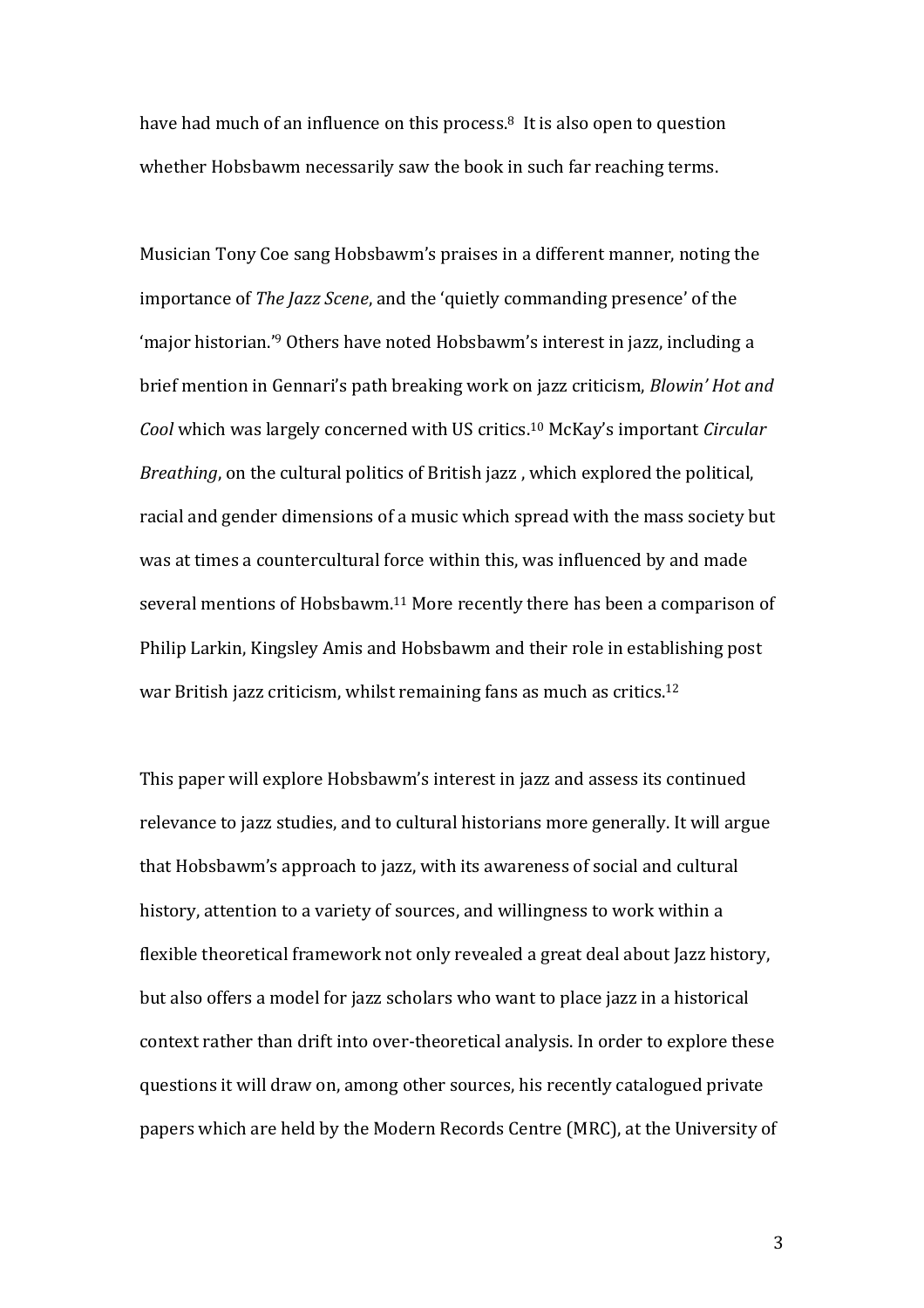Warwick, allowing this article to provide a full understanding of Hobsbawm's relationship with Jazz.

It is important to bear in mind that Hobsbawm was one of a number of practicing academics writing about jazz, <sup>13</sup> and that he was consequently aware of how the meaning of jazz was shaped by the small number of critics who wrote about it. This issue has been at the heart of Jazz writing over the last 30 years. As Gennari has pointed out jazz writers were 'crucial to the history of jazz, to the lives and careers of jazz musicians, and to the shaping of ideas about jazz's significance in American culture. As proselytizers, intermediaries, gatekeepers, translators, rhetoricians, conceptualisers, producers and analysts of jazz, jazz critics have been undeniably powerful voices – some would say too powerful- in the music's public discourse.'<sup>14</sup> And Jazz writing has become more academic in recent years and it has problematized established tenets of jazz history, including neat patterns of musical development and the focus on the biography of genius.<sup>15</sup> Although he was writing about jazz from the 1950s, Hobsbawm's close historical reading of both the history and criticism of jazz showed that he was sensitive to the complexity of jazz which gives his work continued relevance. This included an interest in audiences, politics, musician's working lives, and the music industry, all of which would later become more prominent in the New Jazz Studies.

The 16 year-old Hobsbawm became a jazz fan shortly after arriving in Britain with his family in 1933. His cousin, Dennis Preston, was important in this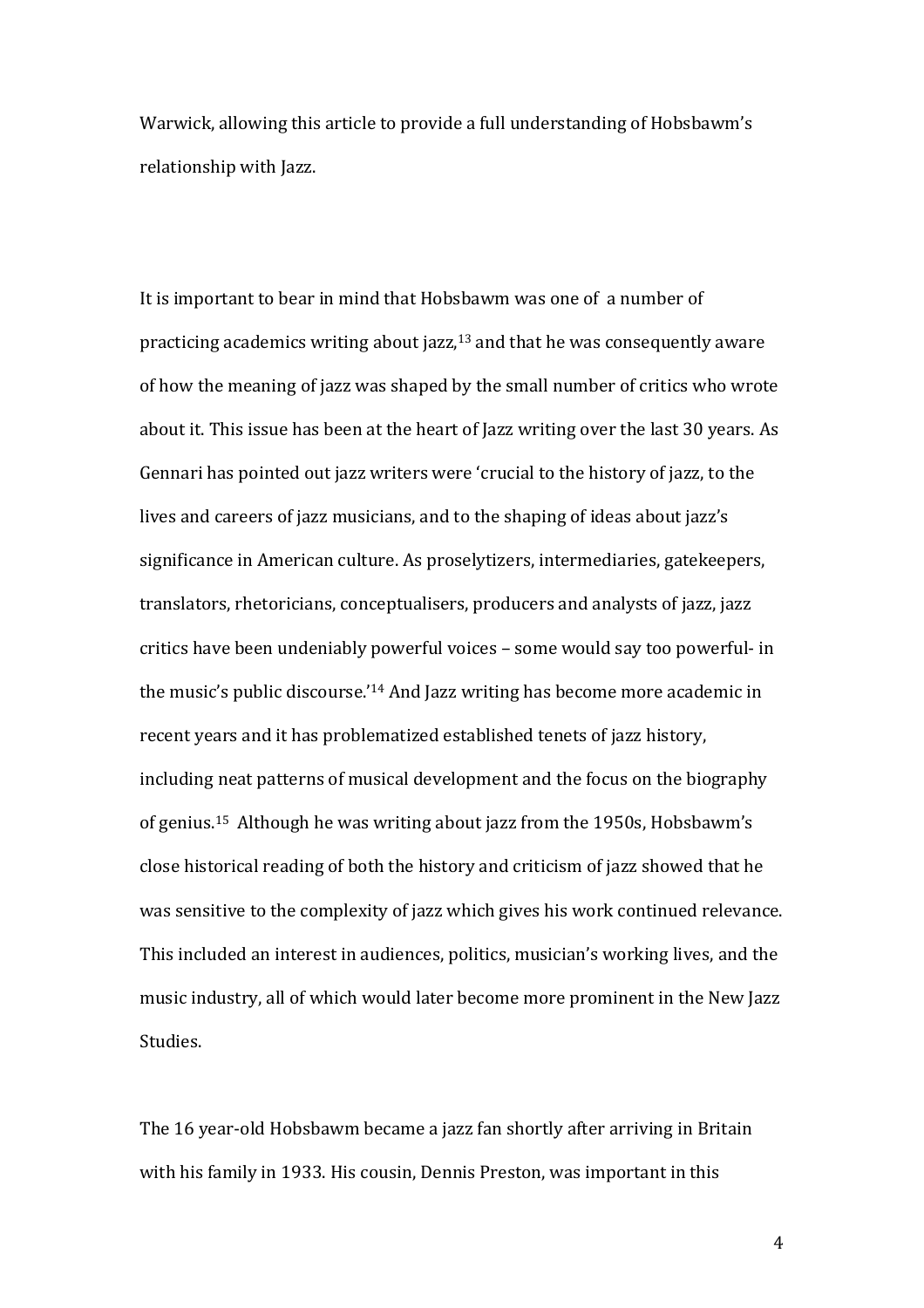regard. <sup>16</sup> Crucially the latter had a record collection, read *Melody Maker* and was a part of the small but enthusiastic group of mostly male jazz fans, and Hobsbawm's interest was sealed after the cousins saw Duke Ellington play the Streatham Astoria the same year. Hobsbawm recalled how they 'sat from midnight till dawn, nursing the glass of beer which was all we could afford, the image of the band burning itself in our brains forever.' <sup>17</sup> The significance of the concert, which would be mentioned several times in Hobsbawm's writings, was clear as he remembered 'We walked home four miles in the dawn-the money had run out-and I was hooked for good.'<sup>18</sup> In his autobiography *Interesting Times* he underlined the importance this discovery of jazz, comparing it to first love. He explained how he was concerned about his looks, and consequently downplayed sex. In contrast the 'musical revelation' 'brought the dimension of wordless, unquestioning physical emotion into a life otherwise monopolised by words and the exercises of intellect.'<sup>19</sup> This is significant as it reveals an important facet of Hobsbawm's engagement with jazz. Unlike some critics who came to jazz as amateur or professional musicians, Hobsbawm was a fan, and this had a different dynamic as an observer participating on the periphery rather than at the centre. Moreover his emotional engagement with his music is interesting, given that his historical writing is considered and carefully argued. Hobsbawm's writings on jazz are similarly well argued, but sometimes the jazz fan of the 1930s also comes to the fore, and this makes his jazz writing more intriguing.

Hobsbawm's interest in jazz was now established and he managed to make use of this during the war, including remaining part of the jazz community. He described the war as 'the least satisfying years in my life', and he suggested he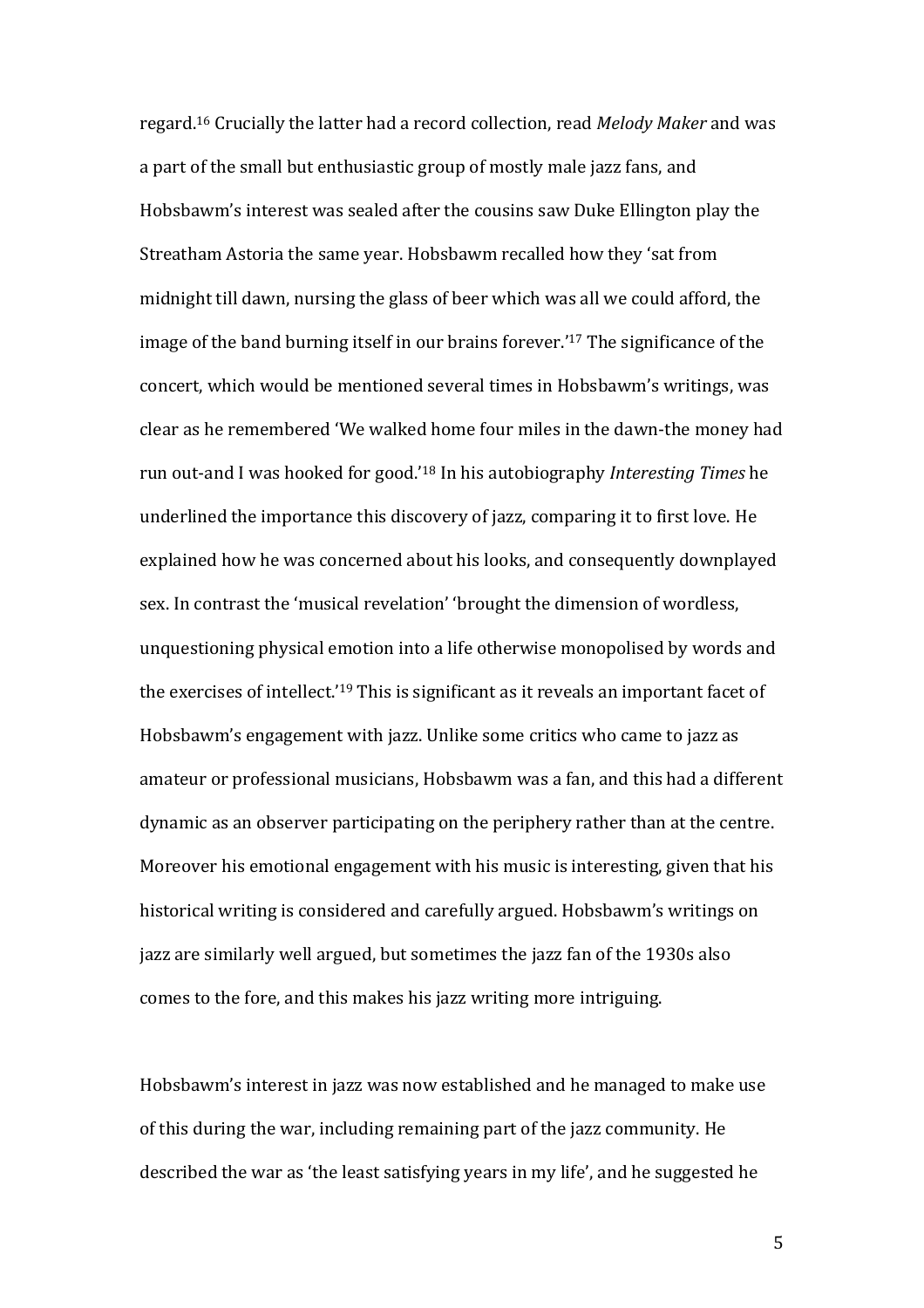was a less than ideal recruit, eventually being transferred from the Royal Engineers into the Army Education Corp (AEC), where he drifted, becoming 'semi-detached from the army'. He managed in his AEC role to arrange to teach 'jazz record' classes to a young soldier's unit in Dorset. Many of the records and some of the notes were supplied by another serviceman, Charles Fox, a friend of Hobsbawm's, who would become a significant figure in his own right within the jazz community. Indeed Hobsbawm would later acknowledge Fox's help, along with Preston's, in the *The Jazz Scene*, thanking the former for his contribution to his knowledge of jazz, as well as for reading drafts of parts of the book.<sup>20</sup> Subjects for the AEC sessions included 'Blues Singers'; 'Chicago'; 'White Clarinettists'. The notes for the first of these listed various artists including Bessie Jackson who Fox suggested had 'power to move' rather than emotion, which 'puts her high up'. Other artists included Red Nelson, Tampa Red and Pinetop Smith. 'I agree with Panassie' Fox wrote, noting that Smith had 'an acrid, offhand, extremely pleasing delivery'. However, not all of the recitals were successful, and it appears that the soldiers didn't always share Hobsbawm's enthusiasm for Jazz. Fox wrote in 1944 to tell him, 'Sorry the recital wasn't received too well, but anyways, you enjoyed the discs no doubt!'<sup>21</sup>

Hobsbawm's move to writing, rather than talking about and listening to jazz, began in the mid 1950s after the end of his Cambridge Fellowship and return to London. Having got to know many in the London jazz community, and standing out somewhat as an intellectual and academic, Hobsbawm recalled how many in the jazz community found this 'freaky' but 'editors and publishers enjoyed the idea of a professor reporting in those days (pseudonymously) on such un-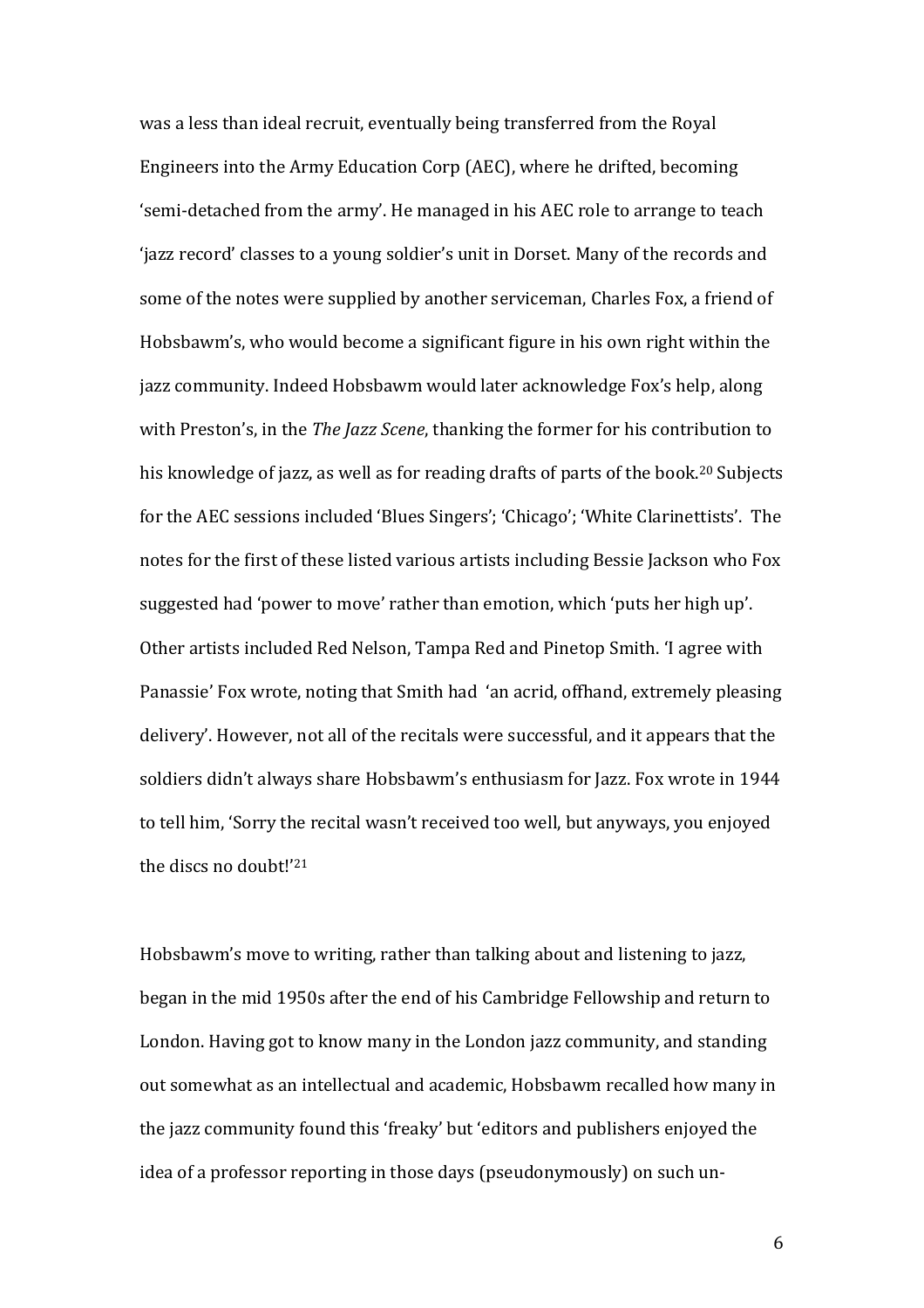academic music.'22 Hobsbawm approached the *New Statesman* in part because he noted that Kingsley Amis was writing for the *Observer*, and he knew 'at least' as much about jazz as him. He also suggested that it would allow him to earn some extra money to supplement his academic salary.<sup>23</sup> He later recalled it was 'a good time to write about jazz', with the growing interest in it among the serious papers, in part linked to John Osborne's *Look Back in Anger* 'which made the British cultural establishment of the mid-1950s take notice of music so evidently dear to the new and talented Angry Young Men.' Jazz critics now included in their ranks non-specialists, including Amis, who were 'provincial, suburban', not musicians, and significantly 'were loving and propagandist critics rather than practitioners'. As a result he no longer felt intimidated about joining in the debates about, and writing on jazz $24$  Other factors were also important. The restrictions on touring by overseas musicians, particularly Americans, were being relaxed, meaning critics could see important artists first hand rather than relying only on recordings. There was also another dimension; with Hobsbawm suggesting it gave him some respite from the 'political and personal convulsions of 1956, that year of Communist crisis.'<sup>25</sup> All of which suggests that Hobsbawm didn't see his jazz writings solely in political terms.

Hobsbawm's *New Statesman* articles allowed him to become better known and more involved in the jazz scene, including meeting agents and musicians. He also experienced parts of Soho, beyond the usual academic's territory, which he called the 'avant-garde cultural Boheme in Britain'. This intersected with the jazz scene and in 2010 he noted that he still retained the membership card for Muriel's Colony Club in Dean Street, which he presumed Colin MacInnes had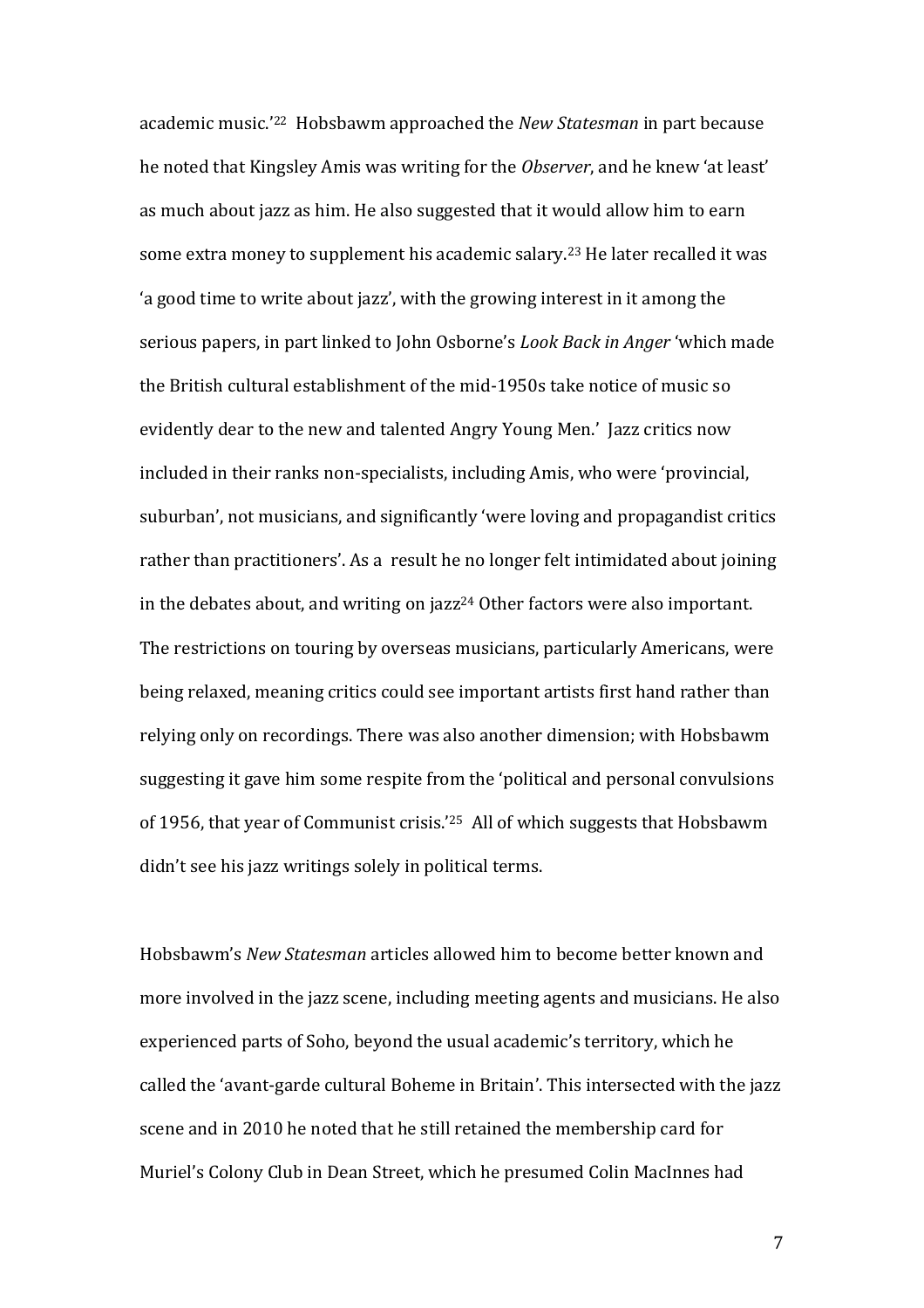given him; although he added that jazz was more his thing, than theirs. He also became a tour guide for various international academics and other visitors, and became 'a member of the global network of international jazz lovers'. This opened the door to see jazz abroad including Japan, Czechoslovakia and the US where in the case of the latter he was able to experience the 'glory of the jazz scene based on clubs'.<sup>26</sup>

Hobsbawm suggested that Preston was most likely the person who put him in contact with the 'small but culturally hip [publishing] house of McGibbon and Kee' and he agreed to write *The Jazz Scene*. This was an important move for him as it allowed him 'to explore the scene more systematically' than he was able to do in the *New Statesman* articles. Hobsbawm used his contacts, some of whom were now working in the music business, including Preston who had become a music producer in the early 1950s. <sup>27</sup> The book was a contribution to current jazz debates rather than historical scholarship, and he also began it with the proviso that he was 'not an expert as experts go in the world of jazz'. <sup>28</sup> The sections were divided between History, Music, Business and People, plus appendices on the British Jazz Fan, 1958 and 'Jazz Language', and dealt with the jazz world in the late 1950s. However, it was also clear that Francis Newton saw Jazz through the lens of history, and this comes through at times in the book, even beyond the first section dealing with history. He also noted the way historians and others involved in the industry saw certain issues, noting that 'jazz-influenced pop music must belong to the world of jazz as the historian sees it', but 'it is not jazz as either the musician, the sociologist or the businessman sees it.'29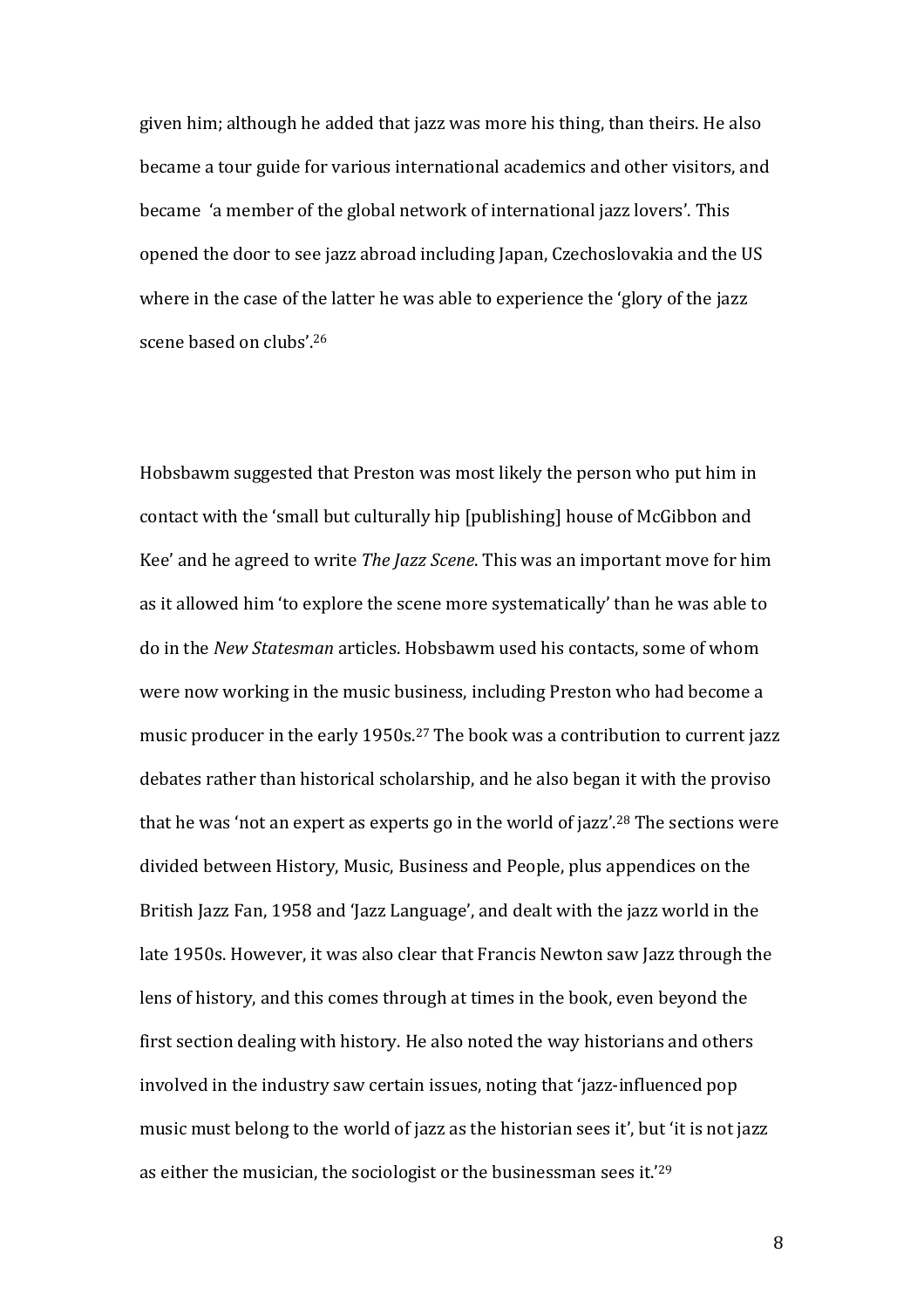One of the most significant aspects of the book was the assertion of the importance of jazz, including Hobsbawm's belief that jazz represented an unprecedented force in popular culture. Jazz is 'the cultural phenomenon of our century' he wrote, adding 'the fact that British working-class boys in Newcastle play it is at least as interesting as and rather more surprising than the fact that it progressed through the frontier saloons of the Mississippi valley.' The global reach of jazz is noted throughout the book, including the fact that as he was writing 'in the spring of 1958' that 'there is probably no major city in the world in which someone is not playing' jazz or blues. <sup>30</sup> This linked to an awareness of jazz's relationship to other 'folk' musics and the hybridity that emerges, and this extended around the globe with Hobsbawm suggesting that 'Probably South Africa is today the most flourishing centre of creative jazz outside America.'<sup>31</sup> – a relatively rare mention at this time of Jazz in Africa.

Hobsbawm argued that the fact 'that Jazz had become a world idiom' was remarkable, not least because it had developed so quickly 'and changed with startling rapidity' but that from its folk music origins it had survived and flourished amidst mass commercialised culture as both popular and art music. <sup>32</sup> Indeed, Hobsbawm argued, as the music of the poor and working class of the cities, and especially black America, it had only recently attracted middle class attention, and as it emerged it had 'never been swamped by the cultural standards of the upper classes.'33 This argument was significant as Hobsbawm argued that this meant contemporary popular culture was not a monolithic force,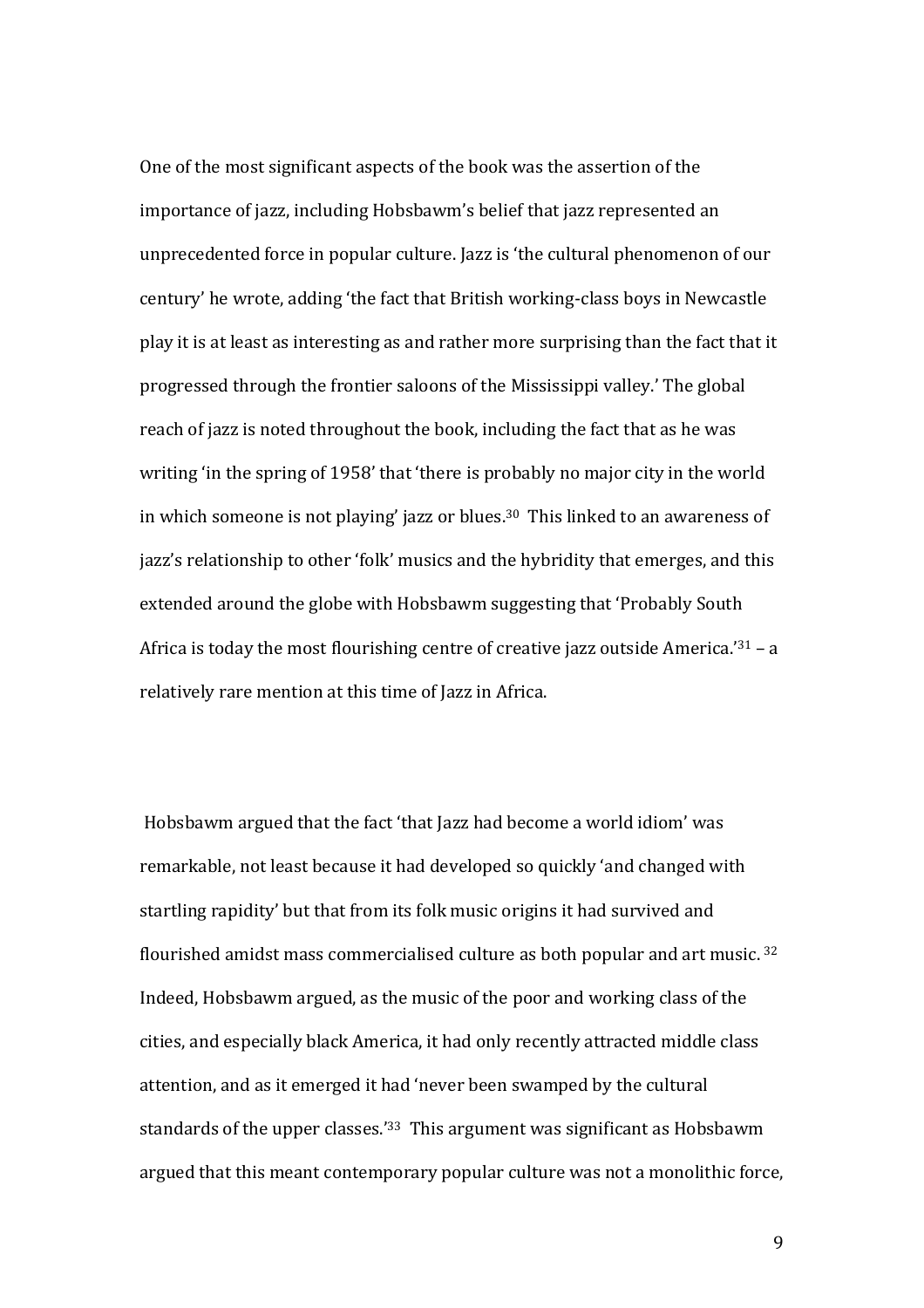and that subcultural forms, most notably jazz, could survive, influence, remain creative and sometimes help renew mainstream culture. It also meant that the audience could have agency – Hobsbawm pointed out that whilst mass culture had a passive side, the audience also wanted to participate whether in a football crowd, or watching, playing and talking about jazz. Jazz offered something participatory and more interesting than much popular culture, including choice, with Hobsbawm noting that 'the appeal of jazz has always been due to its capacity to supply the things commercial pop music ironed out of its product'. 34

Nor was the jazz 'business' marked by straightforward capitalist exploitation, with Hobsbawm offering an analysis which explained how fans could influence record companies, and some, like Preston, had become involved in the music business. At the heart of this was the understanding that jazz was a commercial, unsubsidised music where the workers needed to make money. 'The folk-artists who made jazz had no romantic nonsense about the virtues of amateurism in them', he wrote. Hobsbawm argued that business was made more amenable by the fact that many fans drifted into key positions 'because the established businessmen in the entertainment world lacked at first the interest and later the know-how to tap the jazz market.' <sup>35</sup> These enthusiasts turned businessmen often had 'a hostility to the colour bar' and 'a marked tendency to sympathise with left-wing politics' and were sometimes 'willing to subsidize wholly noncommercial music, if it is "good jazz."' <sup>36</sup> He cited Norman Granz as an example of a fan who became a jazz impresario. The precariousness of making a living in jazz with low record sales, and unreliable tour income, meant that musicians had to be flexible and take paying opportunities where they could find them, and it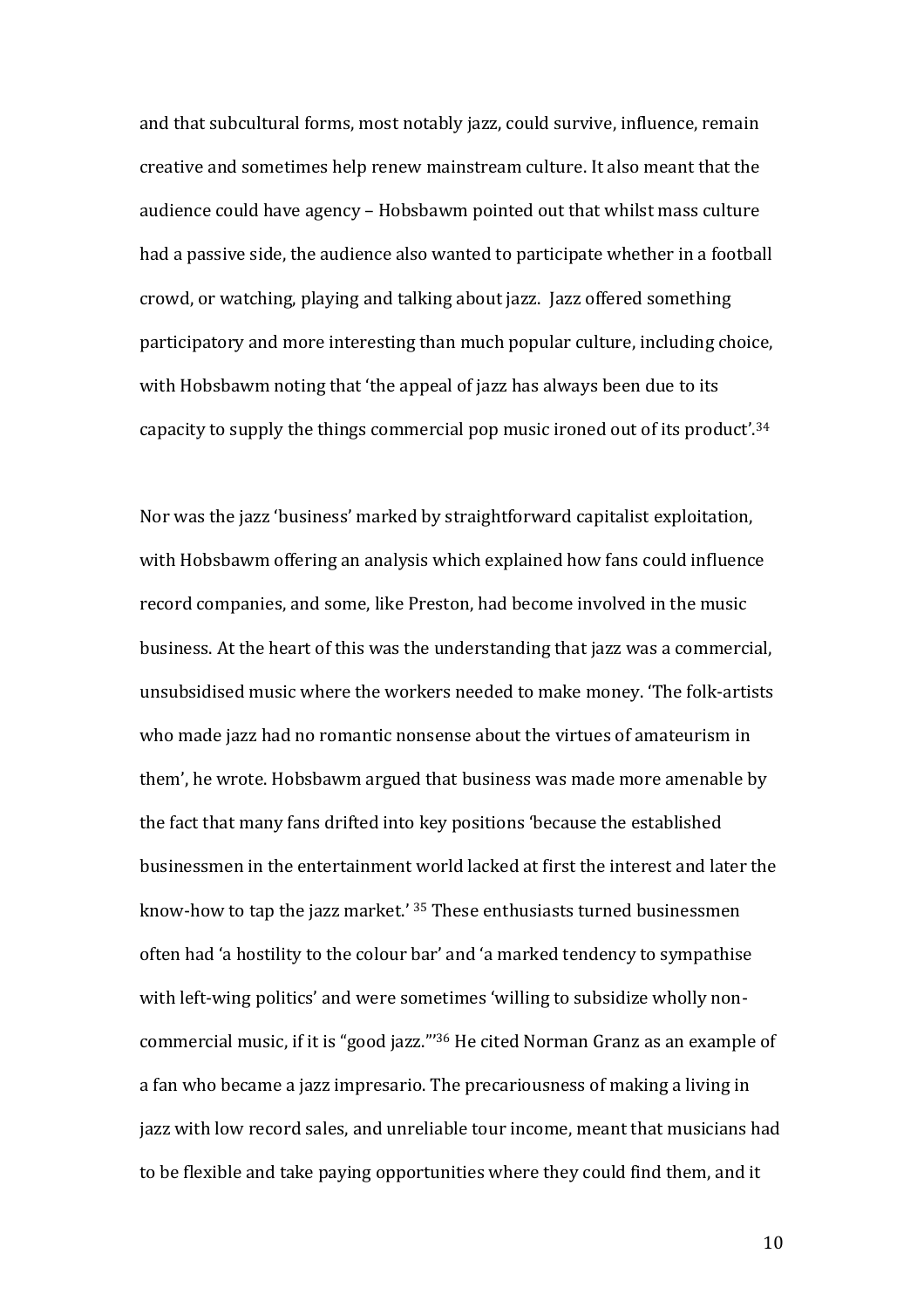was easier dealing with the likes of Granz and John Hammond than some of the mob connected figures who were involved in the earlier phase of jazz. Of course not all was goodness and light, and Hobsbawm pointed out strong unions helped get musicians a better deal, however he believed that in the 1950s jazz was 'one of the last frontiers of private enterprise' in which, 'smart young men' could with little money and some luck, make a living. He added, 'The organisation man, the tame psychologist, the economic adviser, are still far away.'<sup>37</sup>

This ran against much left wing thinking at the time. The criticism of commercialised popular culture was apparent on much of the left, including the Frankfurt School, and most notably Adorno. The latter's criticisms of jazz have been much discussed, but it is clear that Hobsbawm had little respect for them, later suggesting in the *New York review of Books* that 'Adorno wrote some of the most stupid pages ever written about jazz.' <sup>38</sup> As Bounds has pointed out, many British communists were dismissive of Americanised popular culture, and saw the second English folk revival as 'purer', unsullied and even socialistic. He cites the example of the CPGB Conference at the Holborn Hall in London in April 1951 entitled 'The USA threat to British culture' which became the basis for the party's policy on American mass culture which they argued was 'drugging the minds of the people while US big business goes about its plans.' It was in this context that Hobsbawm's views on jazz and popular culture were so significant, even if they didn't get the attention they deserved. Although it should be pointed out that *The Jazz Scene* doesn't specifically enter into these debates, and just presents a set of arguments related to the facts as Hobsbawm saw them.39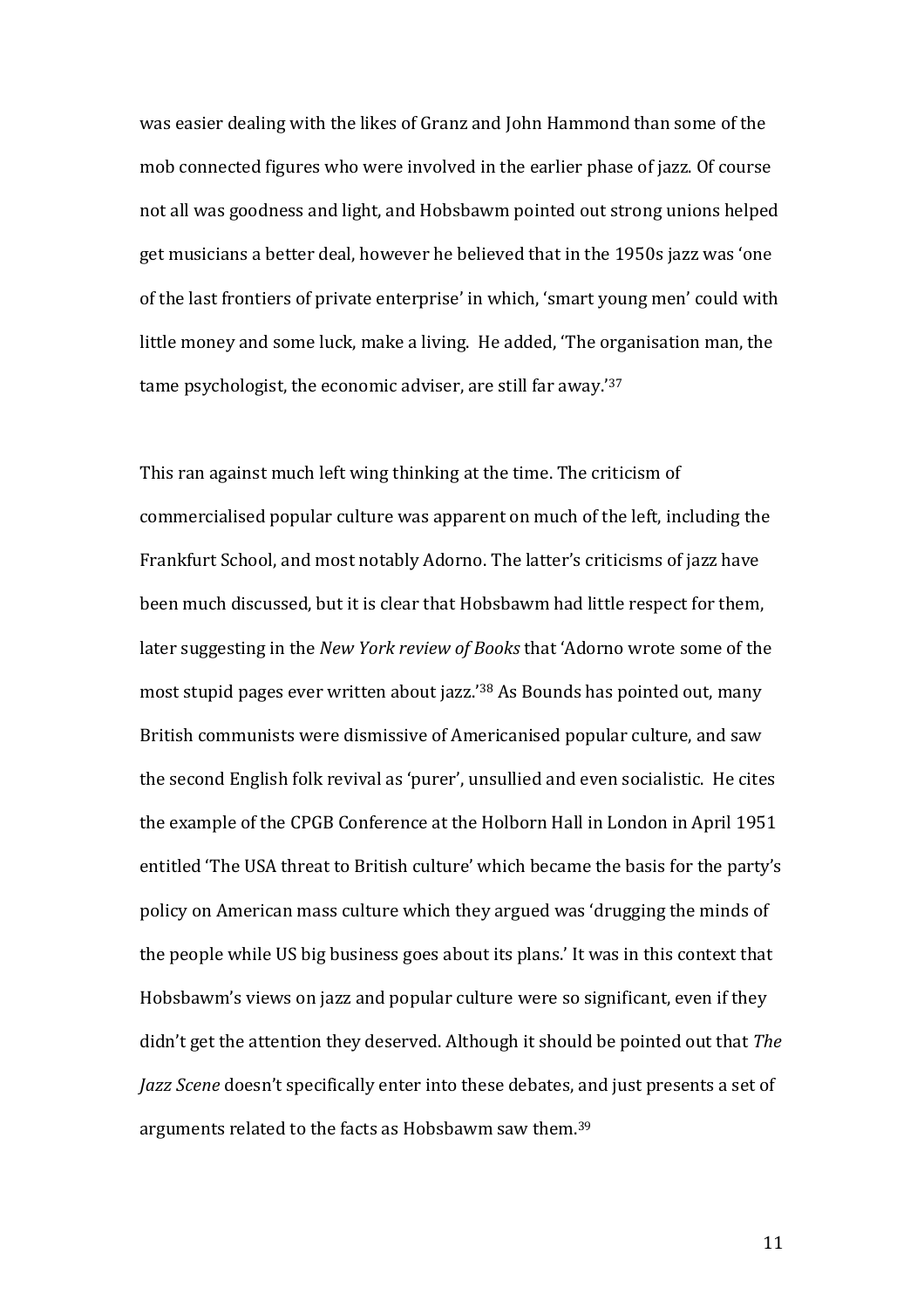*The Jazz Scene* contained a wealth of information. The section on history was detailed and historically knowledgeable, and discussed alongside the growing global appeal of jazz, details on race, class, urbanism and various movements including the New Deal. Hobsbawm also pointed out where he believed the left were influential in jazz including in the US in the 1930s (whilst pointing out Soviet opposition to jazz), and he also saw jazz as in some ways proto political.<sup>40</sup> It was democratic and populist, the music of the outsider, and drew on its roots from the poor and often black working class, but welcomed in other groups. In this sense it could be 'a music of protest' but this was often vague, and politics was sometimes accidental.<sup>41</sup>

The divisions that emerged in the 1930s and 40s between initially swing and revivalists, and then modern jazz and and traditionalists, as Gendron has suggested, created a discursive jazz aesthetic around a 'unified set of binary oppositions'.<sup>42</sup> However critics of the 1950s, including Hobsbawm, were often less drawn into this debate, often stressing a more intellectual, historical, political, and sometimes musical, approach. <sup>43</sup> Hobsbawm said relatively little about the debate in *The Jazz Scene* and where he argued that Bebop emerged for musical, social and political reasons, but that it was the first jazz form 'to turn its face away from the public' and was now more for musicians and specialists, particularly for white intellectuals and bohemians. <sup>44</sup> Hobsbawm argued this was a contrast to earlier jazz which was 'a product of unselfconscious popular musicians, playing as such musicians have always played, for an unselfconscious public who wanted to be entertained', compared with post 1941 where jazz was the 'product of self-conscious musicians playing for a self-conscious public. i.e. it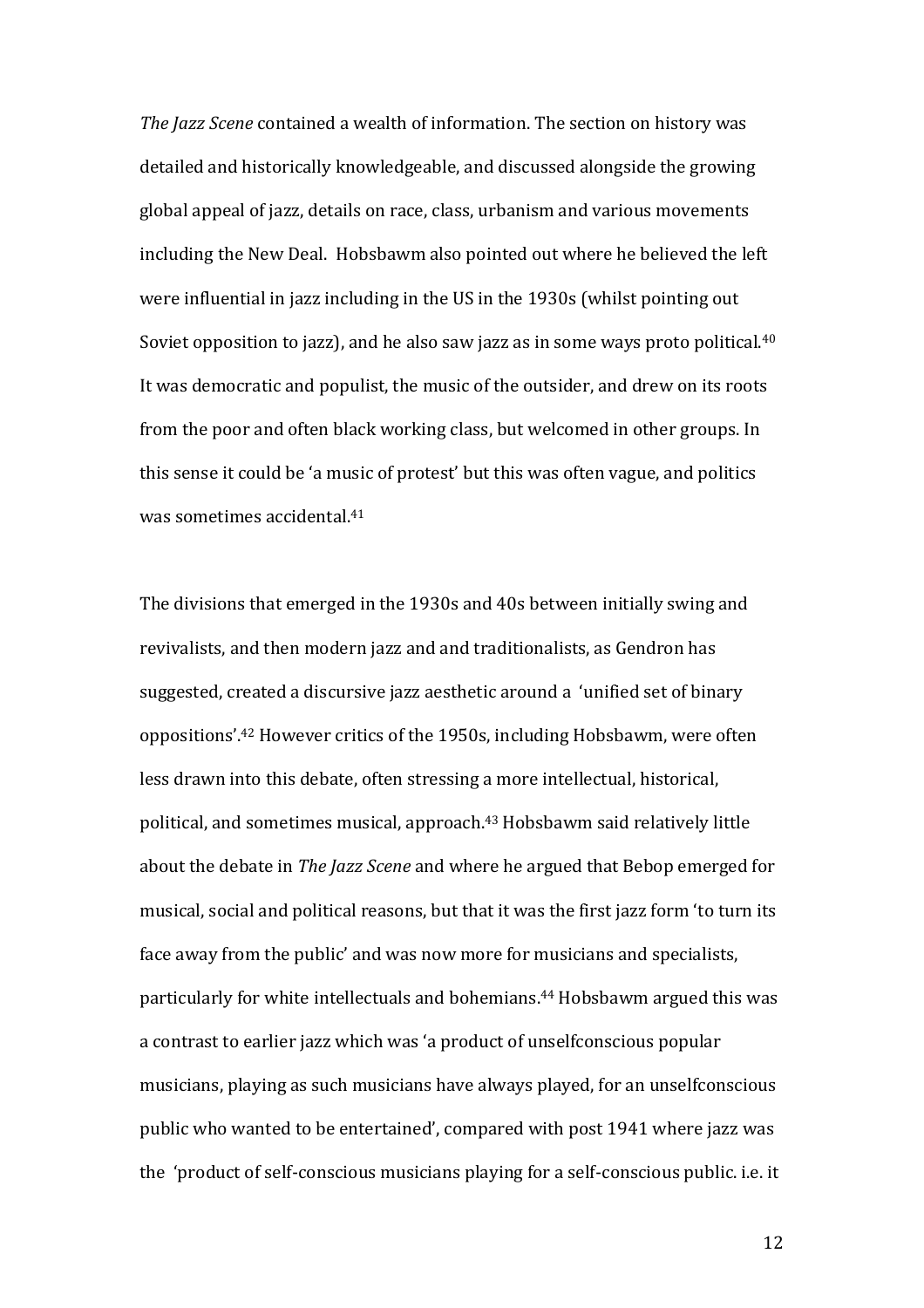had far greater affinities with modern minority culture', than being about 'fun' or 'money'. This, he suggested, was more a 'Manifesto' against commercialism, black inequality or capitalism.<sup>45</sup> This had been tempered in recent years by the fact that as the music progressed Modern Jazz had become 'less wild' and had met the public 'halfway' with a gradual softening of its radical edges, although he was distinctly ambivalent about the recent emergence of mainly white 'cooler' performers.<sup>46</sup> Miles Davis is singled out as the 'finest player' of this group whose playing whilst having emotion 'tends to be eerie, sleepwalking, dreamlike stuff' that had its roots in previous styles and even nodded to the blues, and had 'brought jazz to the very verge of its possibilities as jazz.'<sup>47</sup> We will see how in later writings Hobsbawm remained more careful about dealing with sub genres in jazz, and the issue of modern jazz in particular.

*The Jazz Scene*'s coverage of the jazz world included the sociological analysis of the jazz fan of 1958, as an appendix added at the end of book. The research was based on the *National Jazz Federation* based in London and the Home Counties, who kept a record of member's occupations. The picture was a fan base that was overwhelmingly male and many young fans who were students, in apprenticeships or in the armed services. Hobsbawm discovered that the 'bulk' of fans were in skilled often technical and vocational professions with relatively few from unskilled backgrounds. However he also found relatively few were 'arts' people or bohemians, and wondered whether they were no longer as active in the jazz community, or weren't joiners of organisations like the NJF.<sup>48</sup> This analysis plus the following appendix on jazz language underlined what a wide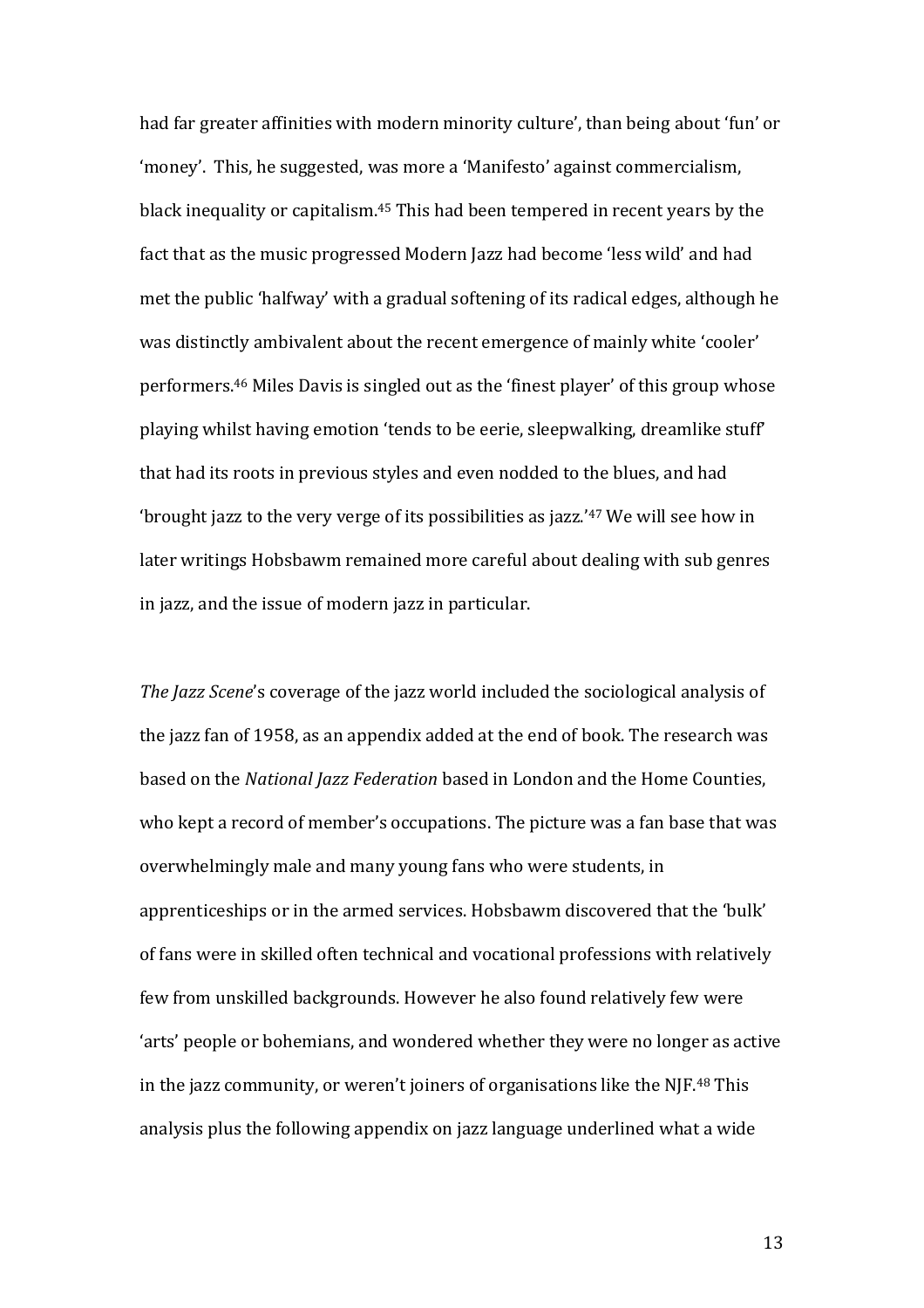ranging book *The Jazz Scene* was, and the author's detailed knowledge of various facets of jazz.

*The Jazz Scene* was generally well reviewed although Hobsbawm felt the book could have received more attention. The left wing *Daily Worker* suggested accurately that 'I get the feeling that Mr. Newton is less at home when writing about modern trends', but that 'all in all this is a book to read very carefully, and it should prove beneficial to beginners and also the old lags who (like myself) are often lulled into thinking we know it all', and *Tribune* praised the original scope of the book which offered more than the conventional collection of articles on musicians.<sup>49</sup> Benny Green in *The Observer* was similarly impressed suggesting that 'Newton is a rarity among British critics, because instead of drawing his conclusions from a pile of gramophone records he has taken the trouble to learn the mechanics of a musician's life before passing any opinions.' This was, he suggested, 'one of the most lucid and informative books ever written on jazz.'<sup>50</sup> Fellow fan turned critic, Philip Larkin was also mostly impressed when reviewing the book in both *The Observer* and *The Guardian* noting what he saw as the 'sociological' elements of the book, but that it wasn't all 'free-hand theorising', and 'kept coming back to his over-mastering passion, the blues.' 'Every jazz lover will want to read' the book he suggested even if 'some of his conventions start rather than settle arguments.'<sup>51</sup> International papers also noted the book including praise from the *San Francisco Chronicle*, whilst Toronto's *Daily Star* wrote that 'Newton is a social critic in the tradition of George Orwell, and his ideas are both sound and helpful.'52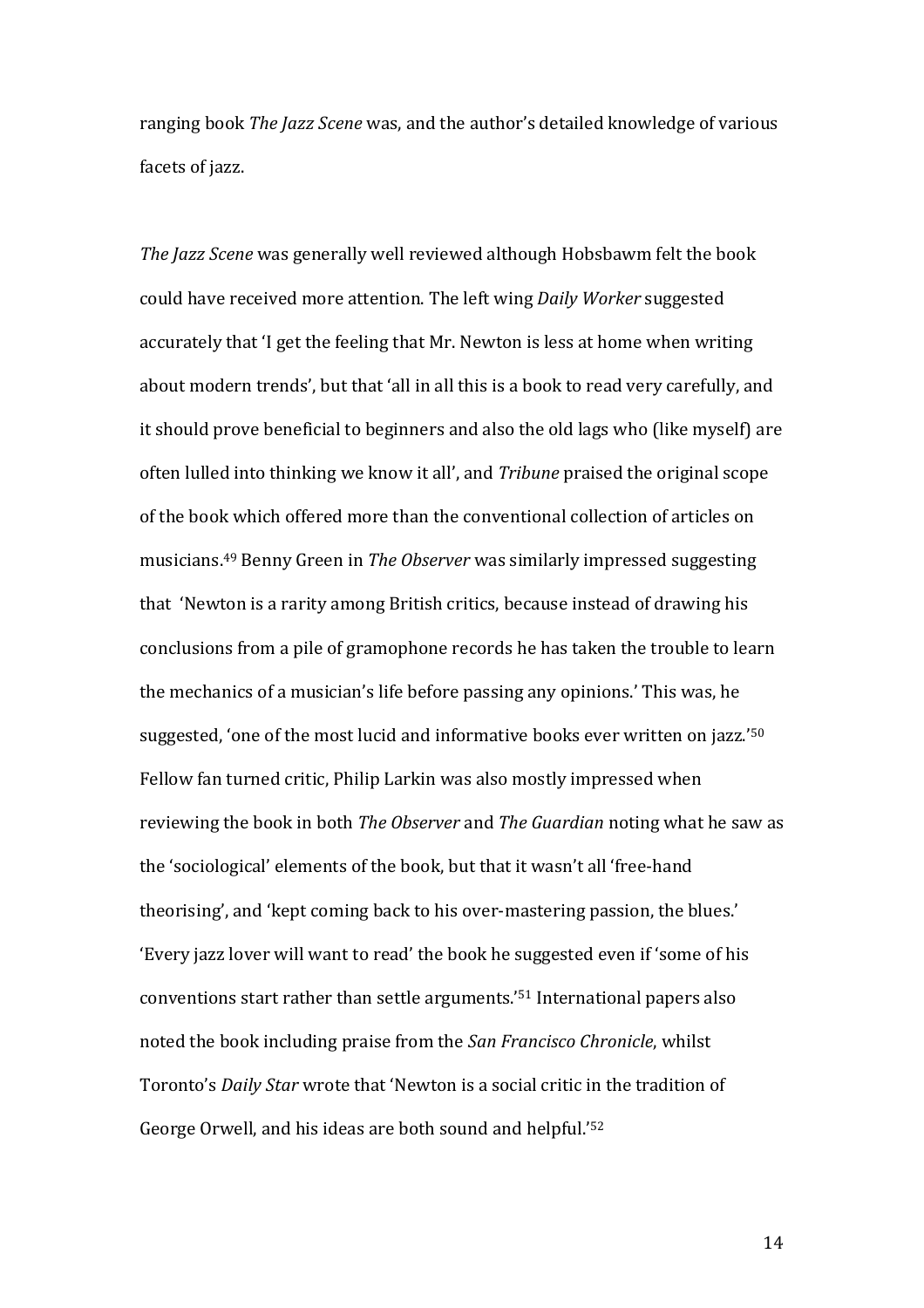*The Jazz Scene* helped establish Hobsbawm's reputation within the jazz community, and he continued to write for the *New Statesman* until the mid 1960s when he withdrew to some extent recalling 'by this time my life was changing. Marriage and babies inevitably put an end to Francis Newton's freewheeling.'<sup>53</sup> There remained a remarkable continuity in his jazz writings from the *New Statesman* articles to the collected articles in *Uncommon People*, and certain themes remain constant, although there was the occasional change of emphasis and interpretation. Hobsbawm's later jazz writings were also on the whole more historical.

As we have seen jazz writers and critics were important in shaping the public understanding of what jazz was, and its history. Hobsbawm was very clear about this, including suggesting that British and European fans were more influential than their counterparts in the US. In one of his most perceptive historical writings on jazz, 'Jazz comes to Europe', he argued that although small, 'the European jazz public has long played a significant role in jazz, since it formed a much more stable body of support than the very volatile American public.'<sup>54</sup> This was particularly true in Britain and Hobsbawm described a small but enthusiastic jazz community where fans and critics overlapped, with musicians sometimes joining their ranks. Critics became gatekeepers and 'taste makers' and were particularly influential in the period when there were restrictions on foreign touring musicians. As a consequence Hobsbawm argued white teenagers in Britain were more likely to have heard Muddy Waters than their US counterparts, as 'the formation of the new public's taste by a minority of impassioned and often esoteric jazz scholars allowed Europe to become familiar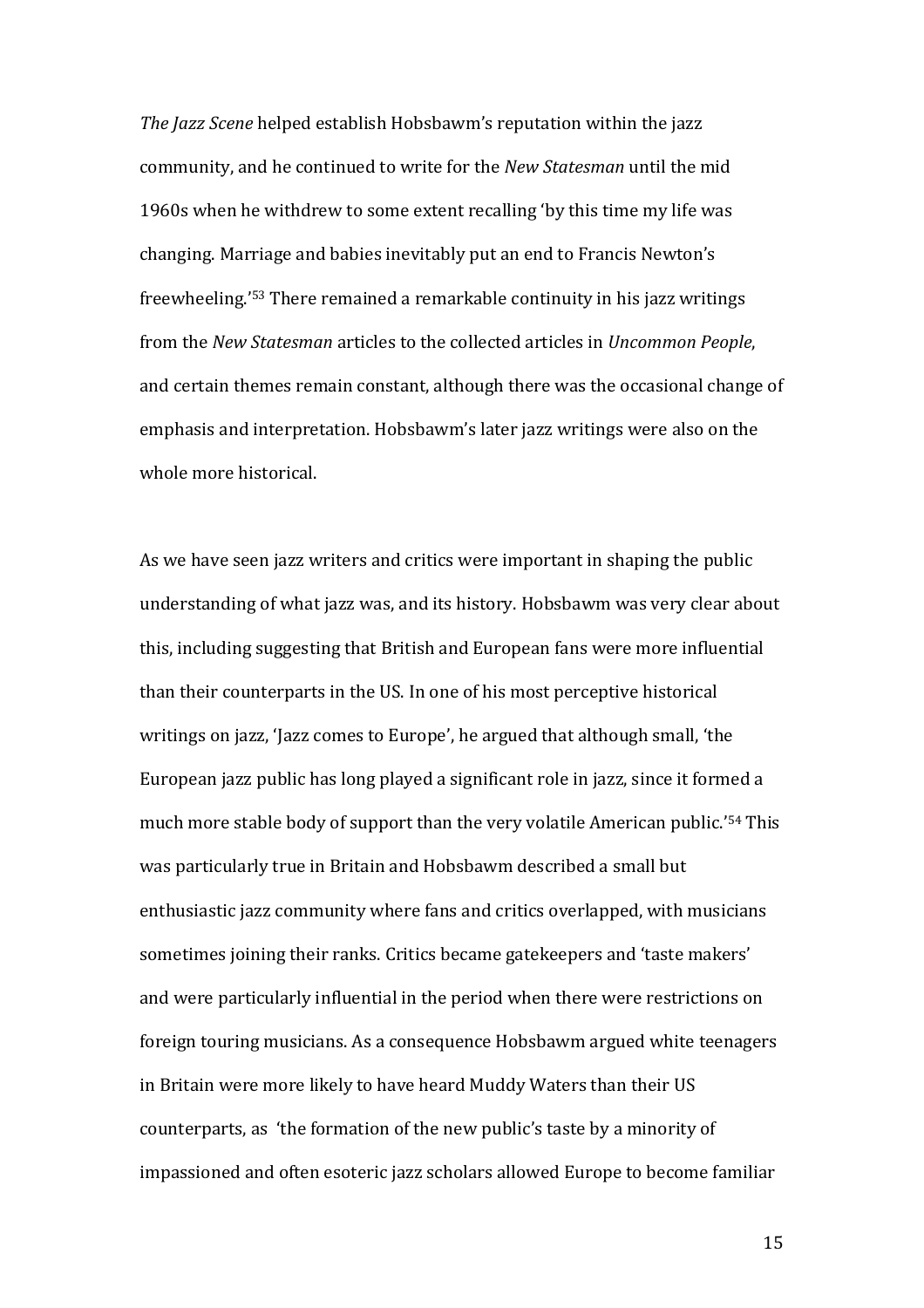with elements in the black tradition which a purely commercial revolution in taste would simply not have brought to their attention.' This paved the way, he suggested, for the appeal of the blues in Europe (which had a 'negligible' audience in the US), and the later Europeanised version of rock and roll which, quoting the example of the blues based Rolling Stones, was exported back to help create a mass audience for the form in America.<sup>55</sup> Hobsbawm made these points several times, linking it to the fact that jazz was not seen as a high art form in the US in the way its American and modernist aspects allowed it to appeal as both popular and high art in Europe as illustrated by Hugue Pannassie's 1934 classic text *Le Hot Jazz;* to the jazz musicians who moved to live and work in Europe, to the making of *'Round Midnight* which Hobsbawm argued was the first jazz film to take 'a black musician seriously as a creative artist.' Moreover he suggested, 'the fact that jazz was thus taken seriously in Europe earlier than in the US has always rankled in its native country.'<sup>56</sup> Something which he soon encountered first hand, with an immediate response from the well known jazz critic and writer, James Lincoln Collier who wrote bluntly that 'European intellectuals have always cherished their ignorance of the United States, and it is therefore not surprising to see one of them once again trumpeting forth the ancient nonsense that they discovered jazz before the less sensitive and intellectually unsophisticated Americans did.' He went on to suggest that the Europeans lagged behind Americans in the discovery and writing about jazz.<sup>57</sup>

Hobsbawm responded calmly quoting Lincoln Collier's own writing: 'James Lincoln Collier has written the best history of jazz I know. I do not think I wrote anything that differs in substance from his own opinion that there is some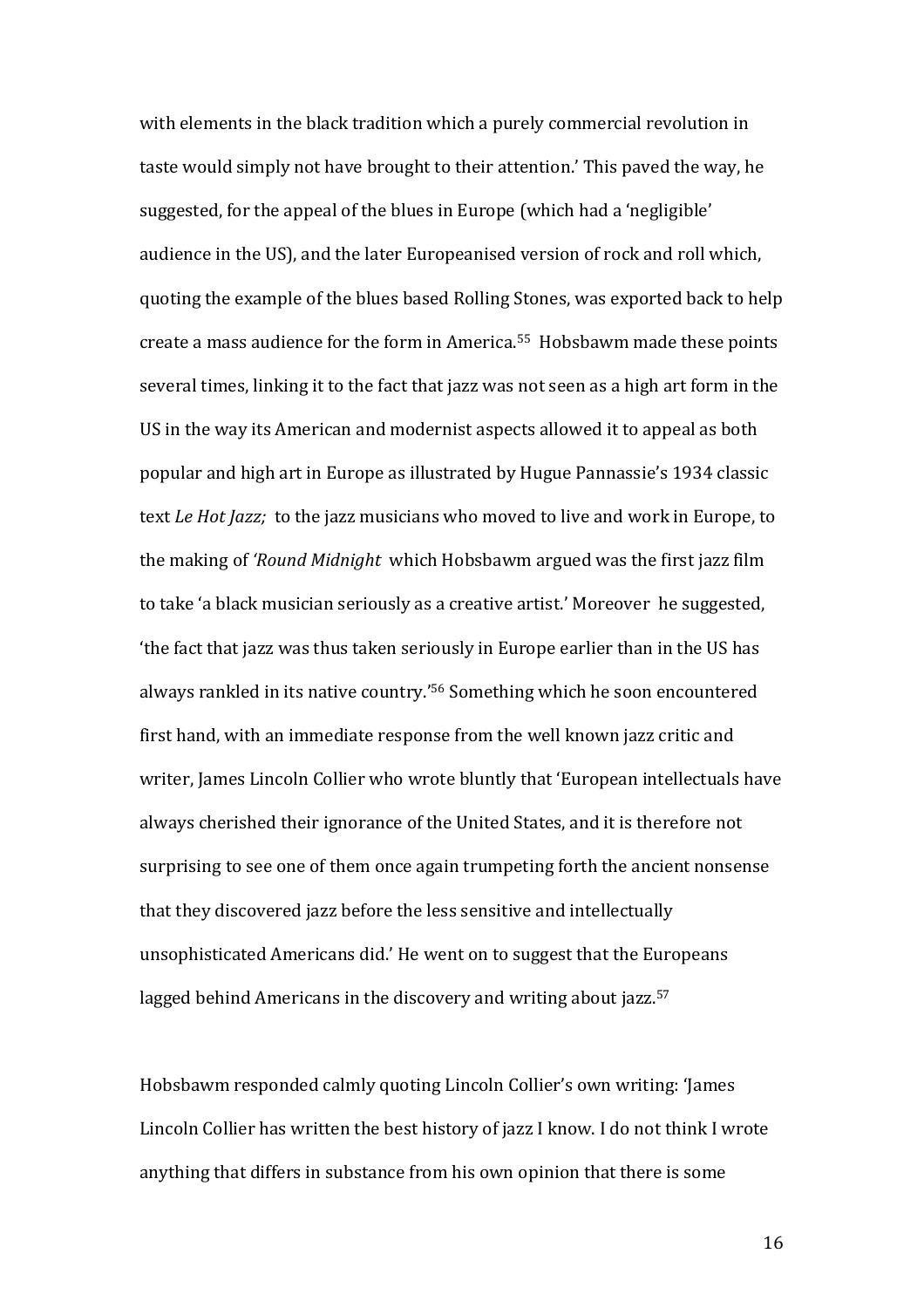substance in the view' quoting directly from the latter's *The Making of Jazz* '"that Europeans have generally been more receptive to jazz than Americans…. Europeans wrote about jazz earlier than Americans did, and they have often written about it better since."' He continued, 'I did not say or imply that Americans were uninterested in jazz or actively hostile to it, but that the idiom was so much part of their lives that it was difficult for them to treat it "as an art form" (*The Making of Jazz*), and that it did not fit into American ideas about high culture in the early period.' He added 'If it did, I have not heard of it', before adding that it 'does not mean that it was not extensively written about in the American press, or extensively reviewed. There was immeasurably more of it in New York than in Europe, and still is' mentioning the example of his old friend John Hammond.<sup>58</sup> This didn't seem to cut much ice with the well known US critic Martin Williams who accused Hobsbawm of a 'certain ignorance', before suggesting that 'Is it possible to put it, that your Marxism gives you, not a means of interpretation but a bias? About a music that for its creation respects and depends on the individual, and on a truly democratic atmosphere more than any other music?'<sup>59</sup>

Hobsbawm received support from Bradford Robinson who had recently edited the jazz section of the *New Grove Dictionary of American Music* and suggested that Lincoln Collier had changed his views on this issue, and was now downplaying the European role in jazz. He wondered whether this was 'part of a larger effort, in no way confined to Collier himself, to situate jazz within the American national heritage and defend it against outsiders' something he suggested was related to the resurgence of American nationalism during the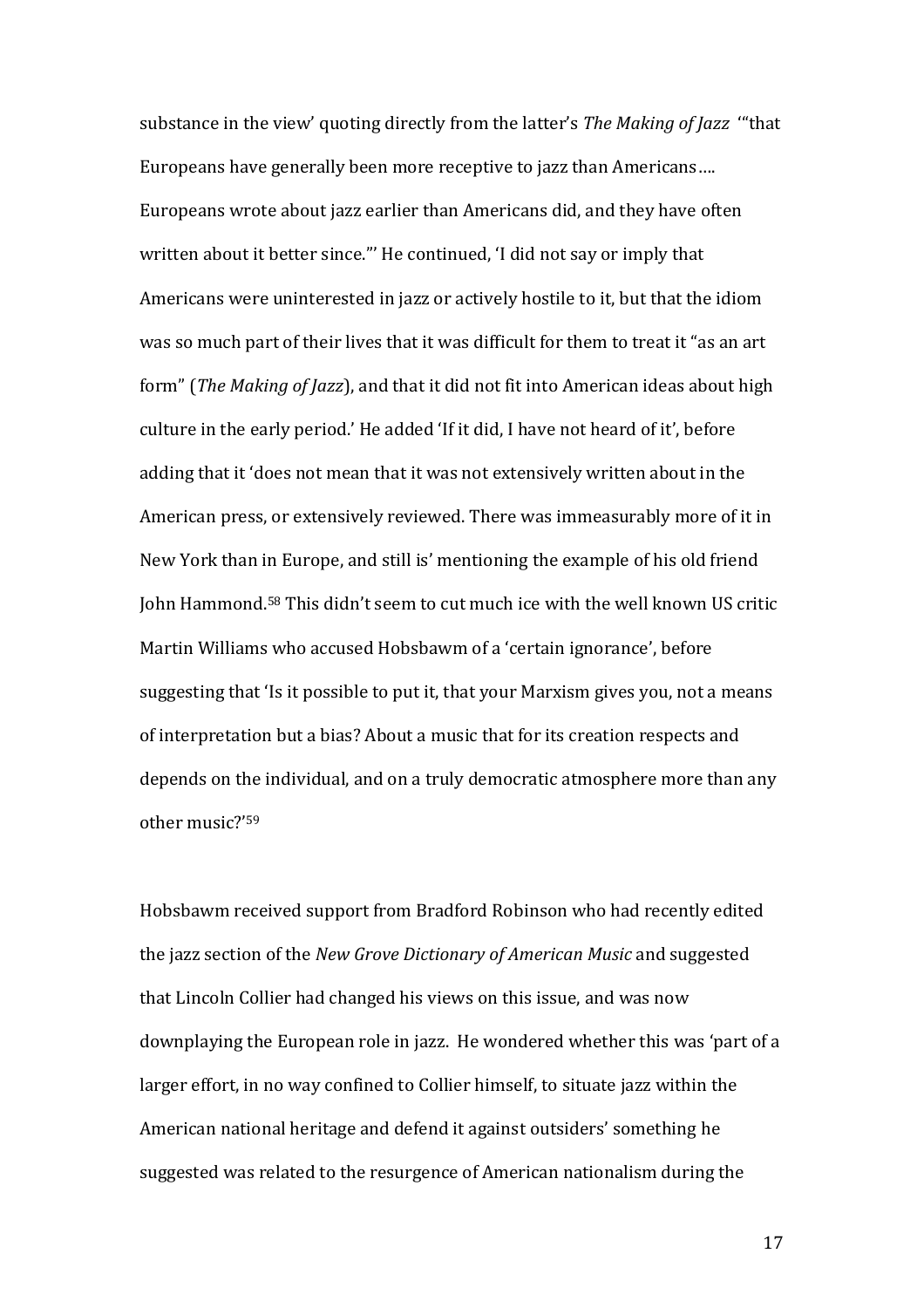Reagan years.<sup>60</sup> It is difficult to unravel exactly what was behind this difference of opinion, and politics may have been a factor, although this doesn't necessarily seem of particular relevance to Hobsbawm's approach on this issue. Indeed the debate was more over history including chronology and which events were significant including the visit to the US by the British *Melody Maker* in 1929, which Lincoln Collier suggested was important, yet Robinson argued had been preceded by numerous visits by European jazz fans, 'beginning with Milhaud in 1920.'<sup>61</sup> Hobsbawm's original article and reply was carefully argued and based on a deep historical understanding of the period, including a perceptive analysis of Sinatra and his role in popular music.<sup>62</sup> Robinson indeed suggested that his decision to write to Hobsbawm was in large part because Lincoln Collier 'questioned your abilities as an historian, which are far superior to his.' <sup>63</sup> Issues concerning the ownership of jazz were important here, yet Hobsbawm's original article and reply made it clear the significance of New York and America in the jazz world.

Hobsbawm also argued the importance of the jazz community in Europe affected the reception of modern jazz, with the British and French 'taken aback by bebop and to be honest, most of them disliked it intensely', with the first to appreciate modern jazz being amongst the young professional big-band musicians. The opposition of Panassie who saw '"modernists" as agents of Satan', combined with the US recording ban which held back the recording and distribution of bebop, left the period as one of 'growth' rather than 'revolution'. Bebop only broke, especially in France and Scandinavia where a 'new generation of intellectual champions of the avant-garde soon appeared.'<sup>64</sup> In Britain, the fissure between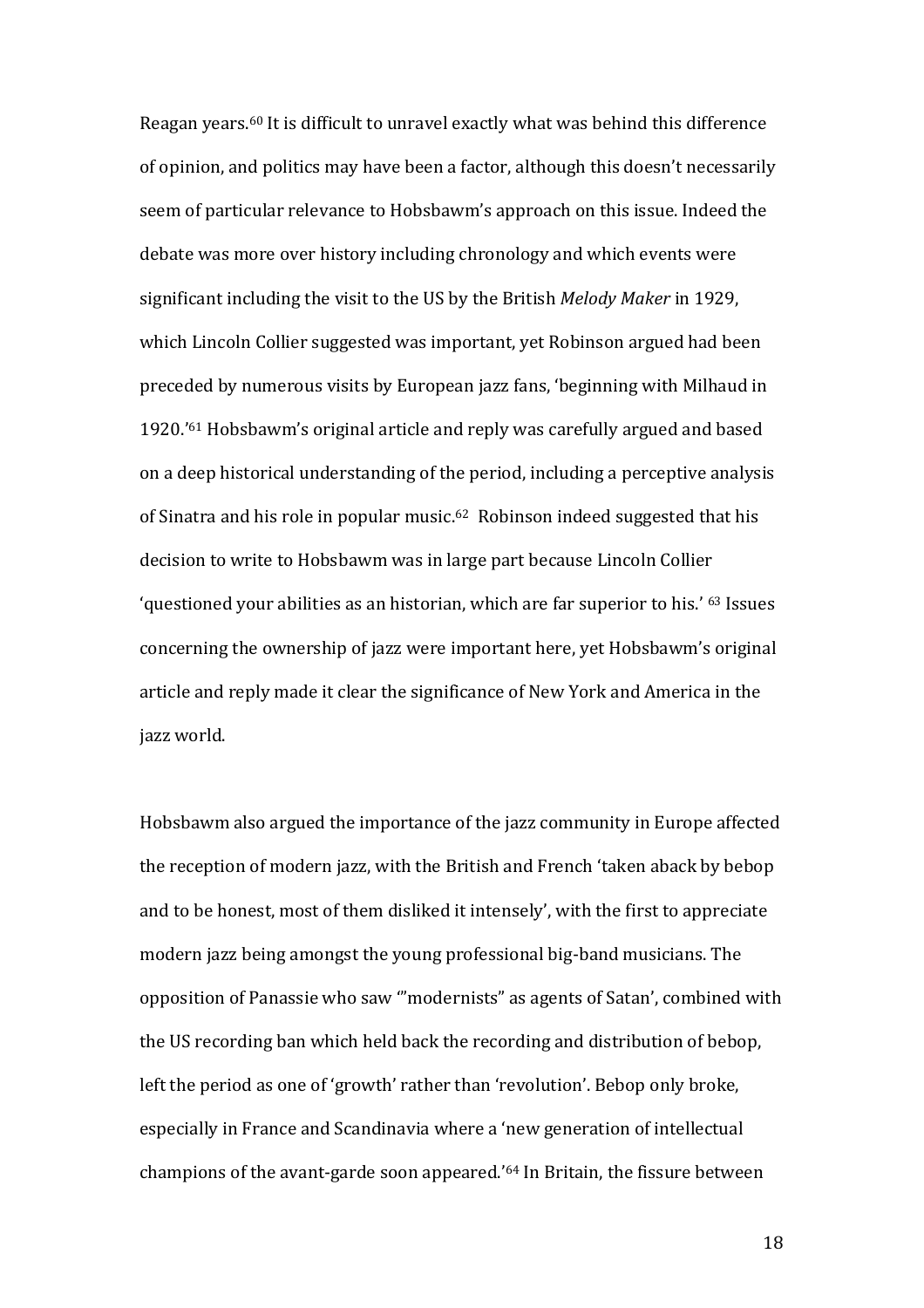traditional and modern jazz was much more serious, not least because the former was popular, democratic and close to a youth music. Indeed Hobsbawm argued that it 'prepared for the triumph of rock.' This meant that modern jazz took longer to break through, only finally having an impact in the late 1950s, and that Miles Davis was important in this regard.<sup>65</sup>

As we have seen *The Jazz Scene* had paid only passing attention to bebop, and when it did it was dispassionately observant about what it saw as its move away from the popular. In his later writings Hobsbawm usually situated himself outside this debate over modern jazz, illustrating the academic distance that shows in much of his writing. In the 1993 Introduction to *The Jazz* Scene, he argued that by the mid 1950s the jazz community was 'abandoning the pointless battles' over this subject. Hobsbawm recalled that although he had grown up with earlier jazz, he tried 'to understand and come to terms with Bebop', 66 and indeed this is one of the ways he saw himself as differentiated from fellow critics Kingsley Amis and Philip Larkin 'who continued to see bebop as treason.'<sup>67</sup> Although Larkin had given a positive review to *The Jazz* Scene, Hobsbawm was no fan of Larkin and even had a dig at the latter's famous jazz themed poem 'For Sidney Bechet' which he wrote was 'full of French Quarter cliches'.<sup>68</sup> He was also flexible in the use of genre and and sub-genre in post war jazz, and tending to avoid the convention at the time of the chronology of bebop/cool/hard bop/free. Indeed he frequently used the term avant-garde whilst writing for the *New Statesman* to classify musicians like Charles Mingus and Sonny Rollins, and in the process showed at times his attempts at understanding contemporary jazz. In 1965 for example, he was rather confused by Sonny Rollins, who he felt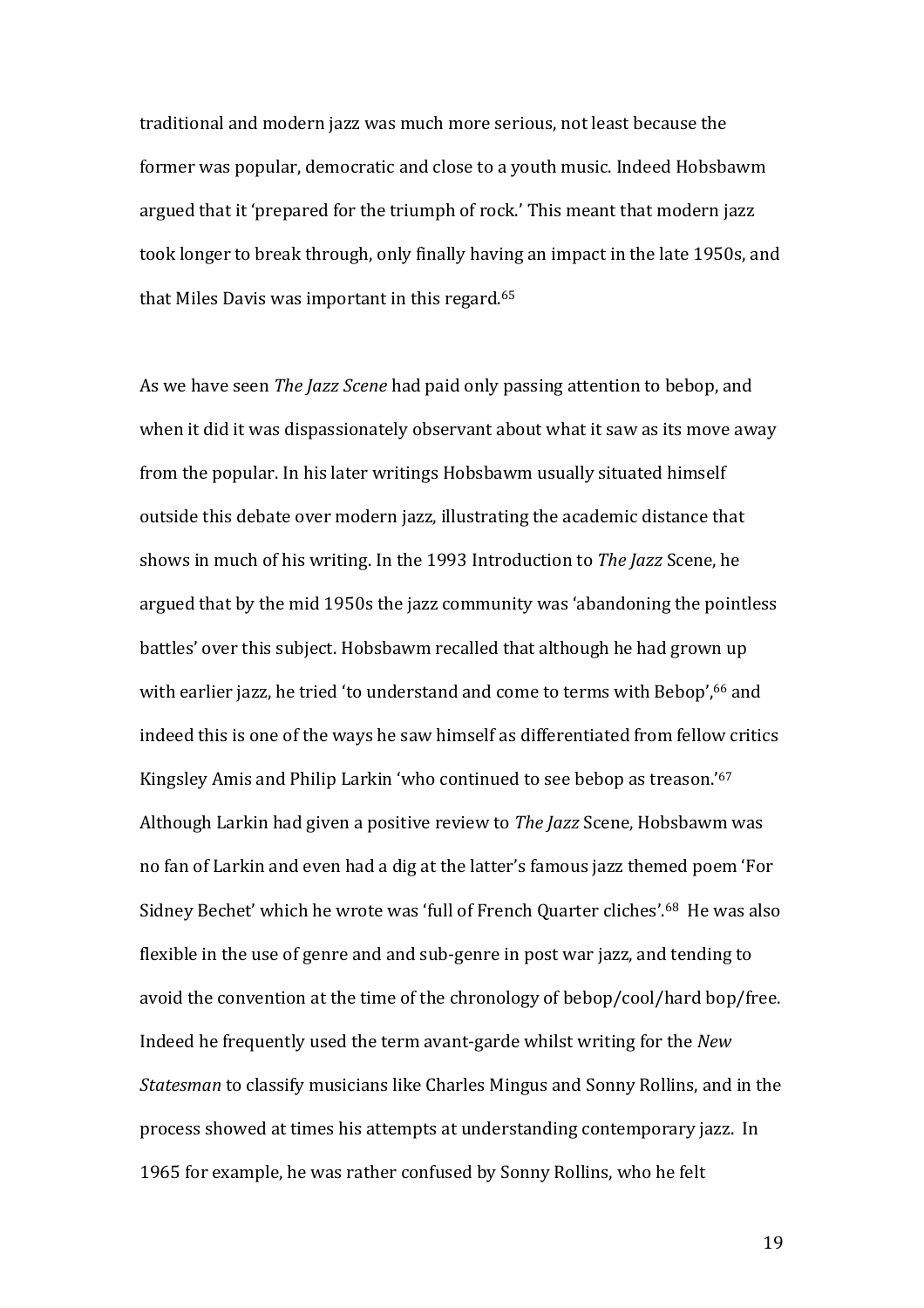characterised the avant-garde at that point, suggesting 'he continues to experiment, and what he is up to, nobody quite knows.'<sup>69</sup>

There is a rare sign of inconsistency in Hobsbawm's writings on jazz when he considered the 1950s. The relatively downbeat tone of the limited writing on the post war years in *The Jazz Scene*, was repeated the following year in an article 'Too Cool' in the *New Statesman*, in which Hobsbawm looked back at the previous decade and suggested it was uninspiring. 'Lets make no bones about it', he wrote, 'Artistically, the 1950s, though producing a far greater quantity of jazz in a far greater number of countries….were disappointing.' This was in part because it had 'remained parasitic on the achievements of earlier years', and 'the only innovations that retained their power were those of Parker, Gillespie, Monk and the men of the 1940s.' Part of this he suggested was due to the lack of musicians of 'stature', and he singled out Miles Davis as 'the most important player of the decade' but who 'is an altogether lesser man than those who dominated earlier', like Armstrong or Parker. The music, he argued, had become too academic and intellectual: 'most of this sterility was due to a wholly disastrous desire to intellectualise jazz', and the only good news was a sense that now some jazz was re-embracing the blues, including Ray Charles and John Coltrane<sup>70</sup>

Hobsbawm shifted his position after this, showing a more positive view of the jazz of post bebop as well as a willingness to illustrate where he differed with other critics. So when some of the latter claimed that Modern Jazz Quartet were 'Not Jazz', Hobsbawm wrote in the *New Statesman* in May 1964 that he thought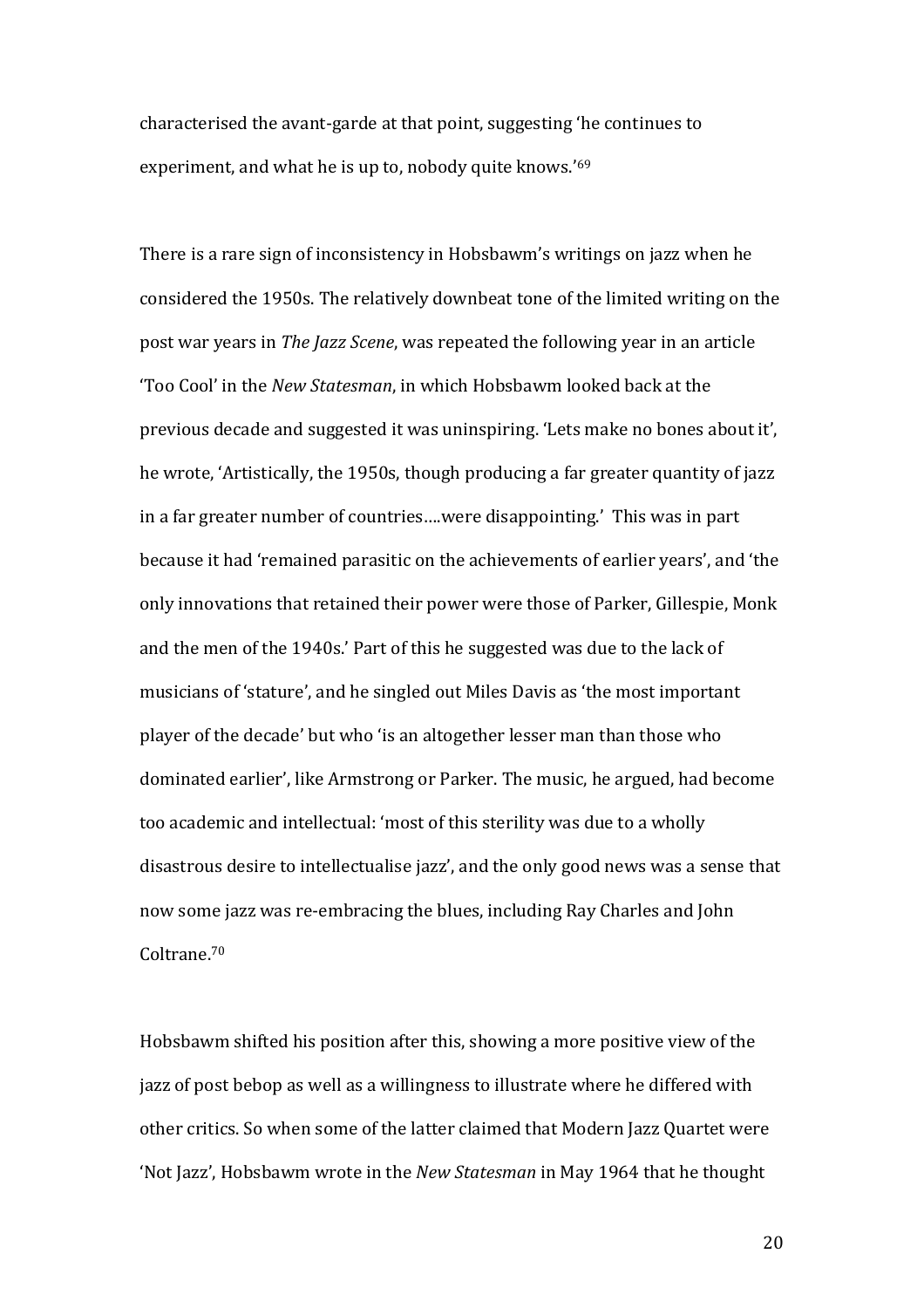they were 'technically the best jazz combination now performing', and John Lewis the 'most gifted composer after Ellington' (high praise indeed given Hobsbawm's admiration for Ellington).<sup>71</sup> He also presented a more positive view of 1950s jazz in general in the introduction to later editions of *The Jazz Scene*, and indeed he tried to back-date these views. In 1993 he argued that the late 1950s 'was a golden age for jazz, and we knew it'. What is more that, 'the years between 1955 and 61 were one of the rare periods when the old and the new coexisted in jazz and both prospered. ' <sup>72</sup> He also suggested that the vibrancy of 1950s jazz meant that 'In fact most of the developments of the 1960s and 70s were already being anticipated in 1960.' <sup>73</sup> This made it he argued, a golden age alongside the swing of the 1930s, but that 'Shortly after *The Jazz Scene* appeared, the golden age of the 1950s came to a sudden end' finished in part by the strength of rock music.<sup>74</sup> He was as we have already seen, later more positive about Davis, noting both his importance as an artist (including breaking modern jazz in Britain) although this was 'based on his records, not any live performances.'<sup>75</sup>

Hobsbawm's eventual celebration of jazz in the 1950s was in part encouraged by what he saw as the deleterious emergence of rock and roll and its later incarnation as rock. As we have seen, Hobsbawm saw that the jazz revival in some ways paved the way for this explosion, as did the related popularity of the blues. Hobsbawm believed that pop music had always been parasitical on more authentic jazz forms starting with Tin Pan Alley commercialising ragtime. As he put it in *The Jazz Scene*, 'Thus the perennial pattern of an original jazz style almost immediately absorbed and vulgarised by pop music, was established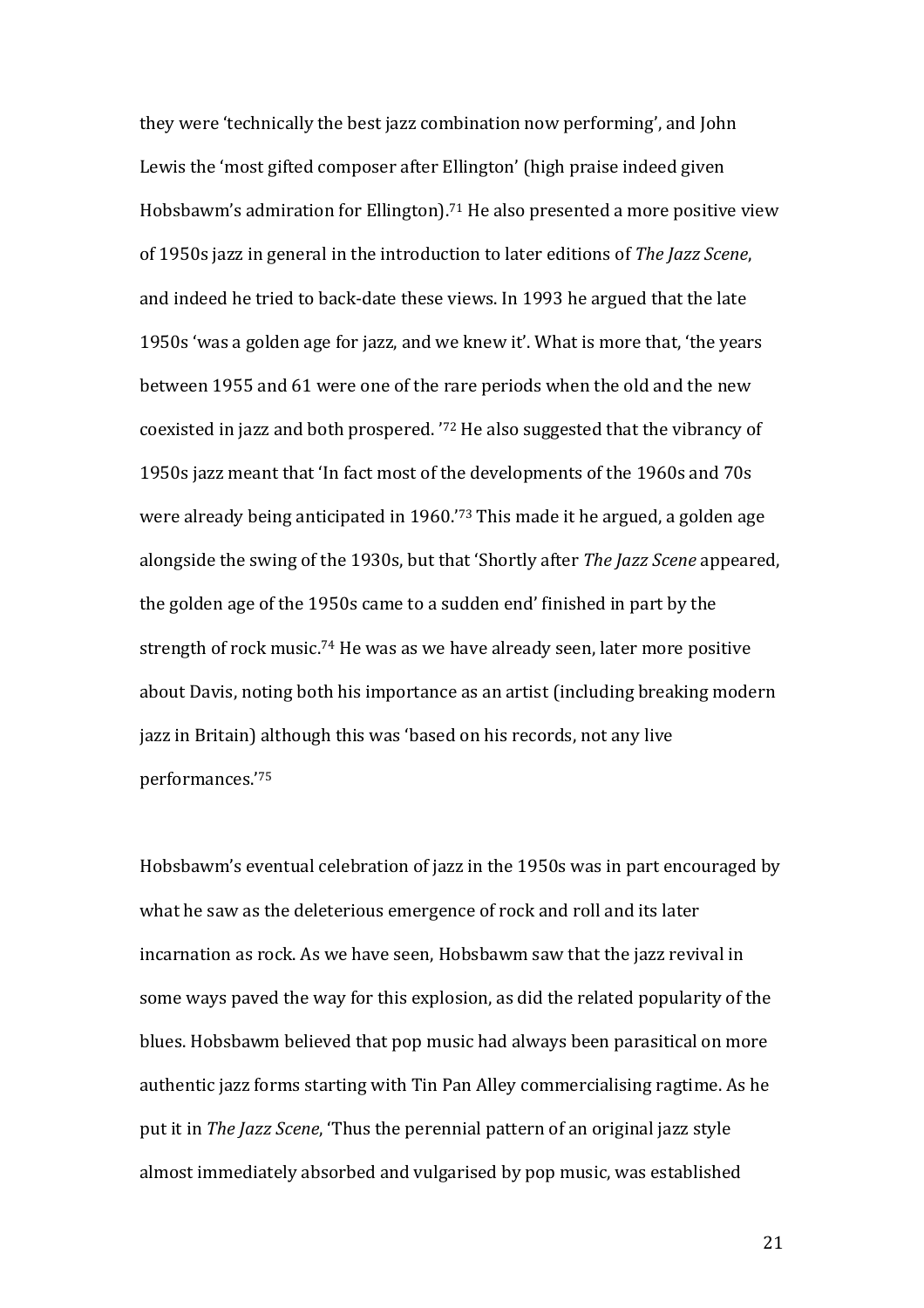from the start.'<sup>76</sup> But the popular music of the 1950s not only absorbed but overwhelmed jazz. 'Sometime in the 1950s American popular music committed patricide' he wrote in 1986, 'Rock killed jazz'. He illustrated this by quoting from Count Basie's autobiography which described how the great bandleader recalled playing on a bill where the crowd listened to the first rock and roll act, then left when his band came on, before returning for the final rock and roll act. '"'To them we were just an intermission act. That's what that was. It didn't mean anything else but just that. You had to face it"'. 77

In a similar vein, writing in the *New Statesman* in January 1964, Hobsbawm looked back on the previous 'wonderful year for pop', which hadn't been so good for jazz fans. After reviewing pop and blues releases he argued that the 'Beat vogue' overwhelmed other popular music, and in doing so 'it marks a major breakthrough of mass culture'. He believed this increasing commercialisation was illustrated by the trivial pop merchandise that had recently become popular, including Beatles wigs (no one had produced these for Elvis, he suggested), whilst he also pointed out the conquest of the 'the squares' by pop, and that it even managed to change the music of the Salvation Army. As for jazz, it 'remains where it has long been, scouring the bottom of the Parker barrel, or semiquarantined in the avantest of avant-gardes.' <sup>78</sup>

The timing of the emergence of rock also rankled with Hobsbawm, coinciding as it did with the triumph of the Beatles, so shortly after what he came to see as moment at which 'the golden age' of jazz 'was at its peak'. He argued that 'A crucial distinction between jazz and rock was that rock was never a minority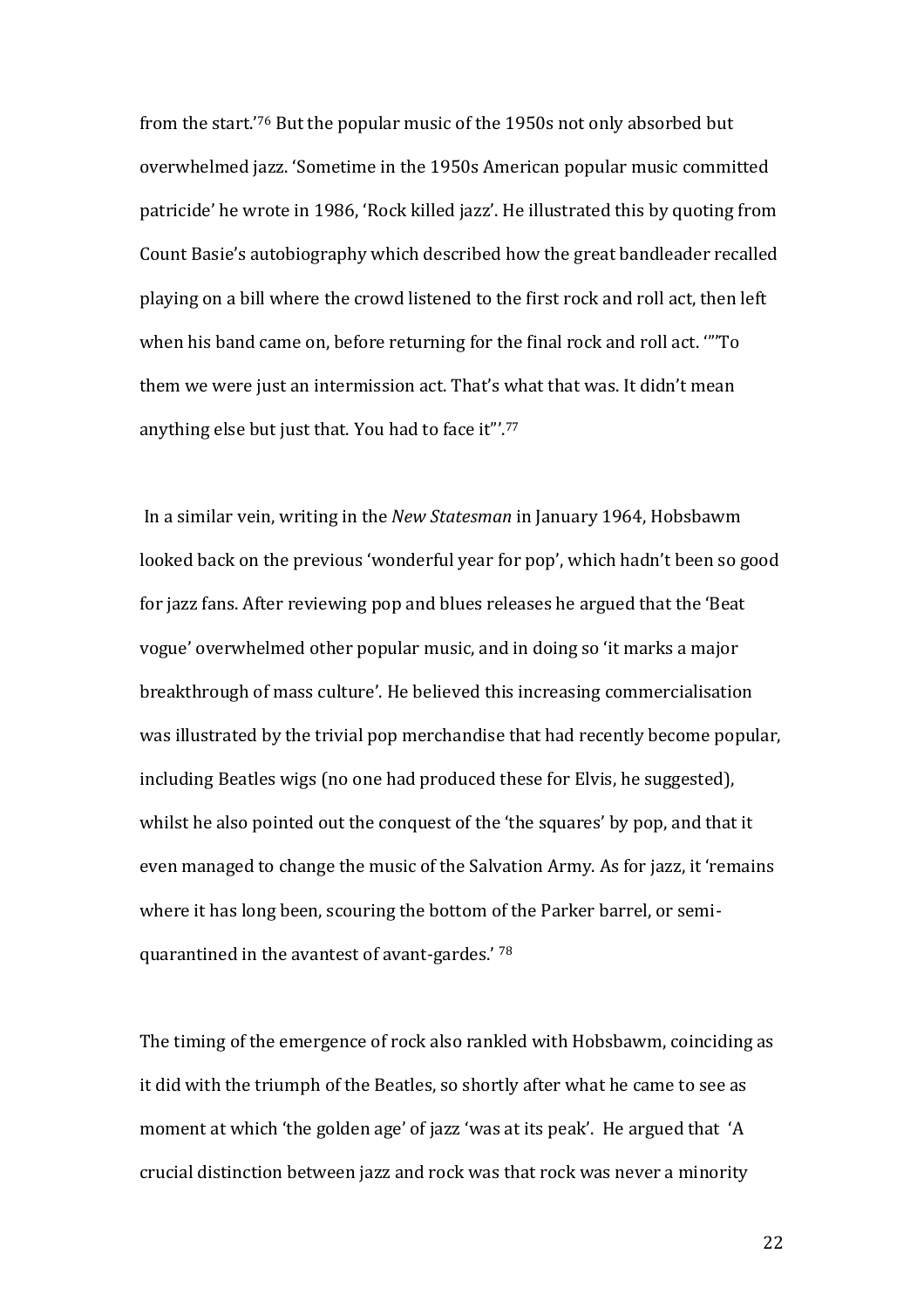music'<sup>79</sup> He placed this in its historical context, of emerging affluence among teenagers who transformed popular music and allowed rock to dominate. It became, he suggested, the voice of youth and like blue jeans crossed geographic and social boundaries. Significantly he argued, rock offered much of what jazz offered, suggesting young people found in it 'a simplified and perhaps coarsened version, much, if not everything, that had attracted their elders to jazz'. It also attracted young fans, particularly in the US and UK, where the biggest sales of rock music took place, but which were also the older jazz strongholds. This led to a loss of sales and club closures, although this was compensated to some extent by the fact that newer regions had developed an interest in jazz.<sup>80</sup>

Part of Hobsbawm's misgiving about pop and rock was that he saw the commercial and mass appeal of rock music as linked to the vagueness of its message, even when it was trying to be political. He noted, 'as in the lives of its age-groups, in rock music the public and private, feeling and conviction, love, rebellion and art, acting as doing and as stage behaviour, were not distinguishable from each other.'<sup>81</sup> Woodstock was a good example of this, which 'whilst a marvellous experience' did not have any obvious political significance.<sup>82</sup>

For Hobsbawm the issue was linked to notions of authenticity and substance, In this regard he used a very interesting metaphor of weight in a 1969 introduction to the Czech edition of *The Jazz Scene*, saying 'The truth is that by far the greater part of the new pop music is light music – though the best of it is extremely good light music', whereas 'Jazz is "heavy" music on a small scale: to quote a phrase in this book "small, but made of uranium"'. <sup>83</sup> There was also an issue of quality for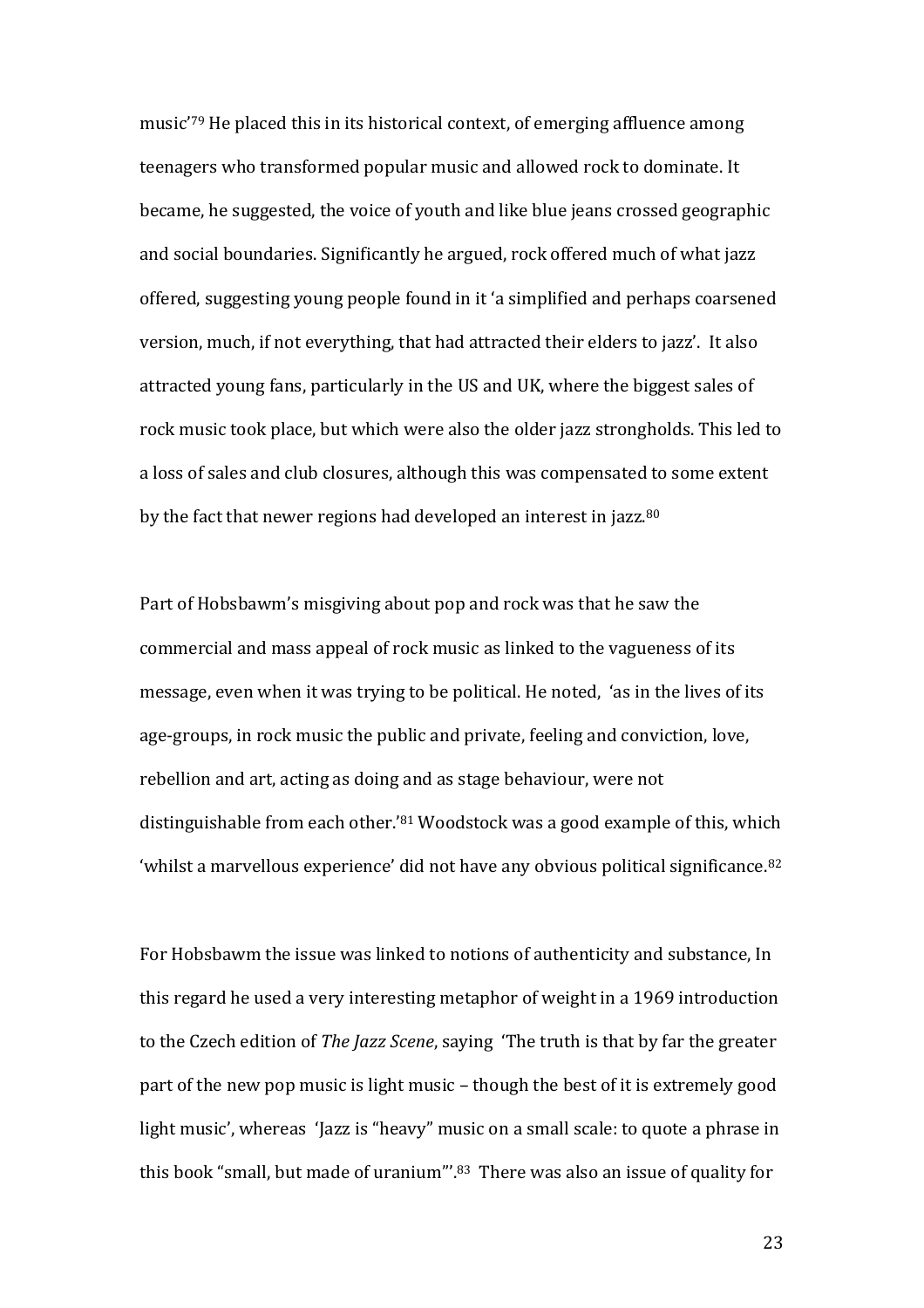Hobsbawm, as he argued that rock musicians were not as talented as Holiday, Bessie Smith or Gershwin. 'The mass of rock and roll groups are bad', he argued, singling out The Rolling Stones as an example. <sup>84</sup> Hobsbawm also had little time for some of the later incarnations of black music including Hip Hop. In 1993, he admitted that it was more popular with the black community than jazz, but he saw it as 'A form of art which, in my opinion, is musically uninteresting and literary doggerel. In fact, it is the opposite of the great and profound art of the blues.' <sup>85</sup> By this time Miles Davis had experimented with hip hop, culminating in the posthumous *Doo Bop* (1992), but this music was unpopular with many in the jazz community (and wider society) although it showed continued popularity with a growing audience. Hobsbawm had found it difficult to connect with rock and it is not particularly surprising that hip hop went under his radar. However it was a music that in many ways reflected the balance between commercial and art music, and a vibrant engagement with working class life, which he ascribed to jazz.<sup>86</sup>

In this context it is interesting that in 1960, as a historian with an interest in jazz and popular culture, Hobsbawm was asked to contribute to a conference on youth culture organised by the National Union of Teachers, at Church House, Westminster. The conference sought to explore the role of popular culture, including music, on school children's lives given contemporary concerns about the corrupting effects of mass culture on the nation's youth. The conference sought to be less dismissive of popular culture and a wide range of speakers took part, alongside Hobsbawm, including Home Secretary Rab Butler, Arnold Wesker, Richard Hoggart, Raymond Williams and Stuart Hall. Hobsbawm's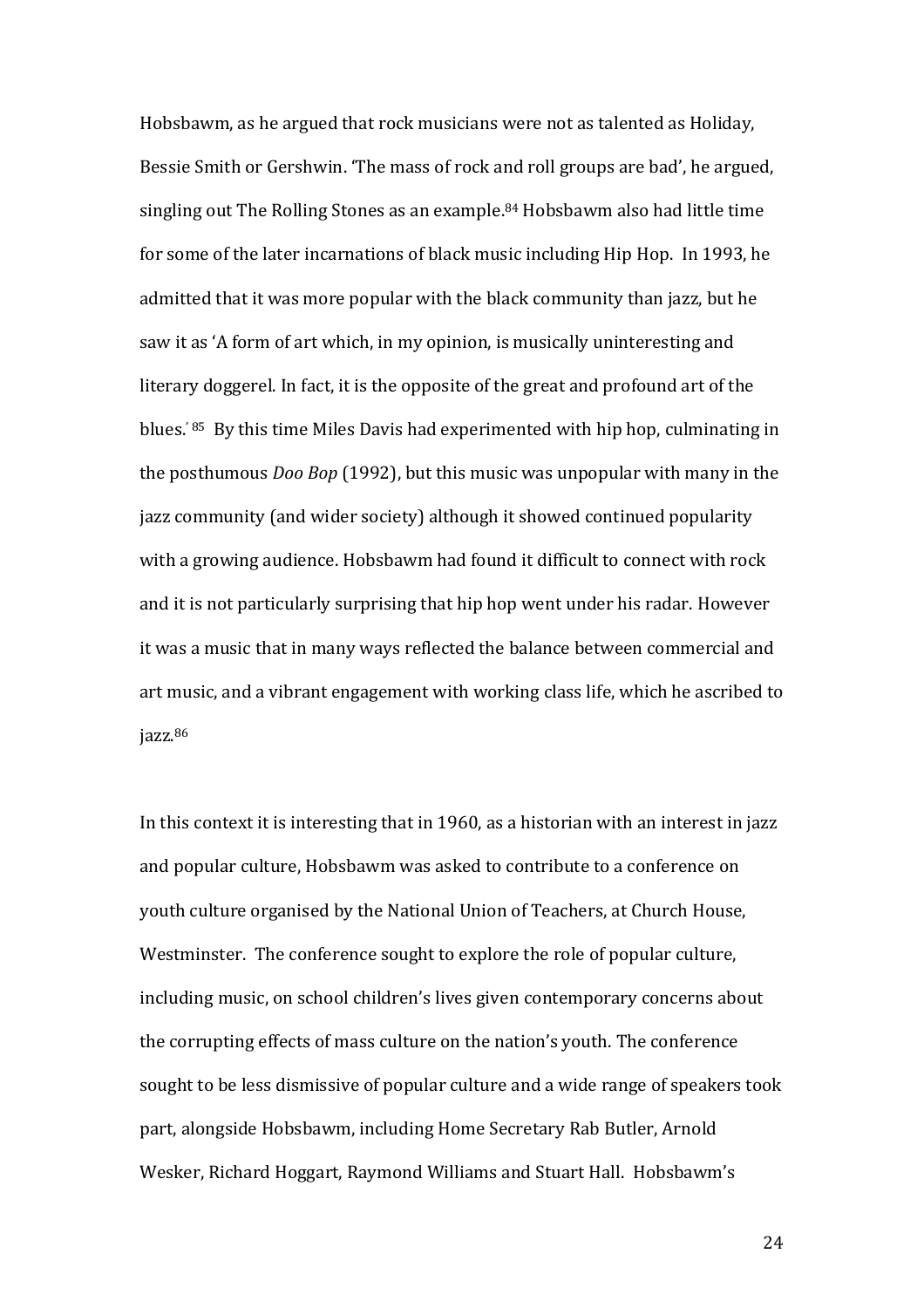testimony before the commission was critical of the impact of recent pop music, suggesting 'the mass media do debase the popular tradition', including overwhelming other more local music. Echoing the arguments in the previous year's *The Jazz scene* he argued that commercial music was not in itself bad, and cited jazz as an example that had flourished without patronage, but that since the 1950s popular music had become more commercial and there had been a corresponding decline in quality and creativity. He argued that one solution was to attack the 'financial and commercial structure of the business' and try and stop it making so much money, and he also pointed out that rather than schools teaching 'good elements' of popular culture, they should note the work done by jazz enthusiasts in encouraging an educated interest in their music.<sup>87</sup> The conference and report, published as Popular Culture and Personal Responsibility: Verbatim Report of a Conference held at Church House, Westminster, 26-28 October 1960, were influential on contemporary debates and led to further work by Hall and others.<sup>88</sup>

Hobsbawm's criticism of post war pop music was problematic, not least because as a historian who offered a perceptive analysis of jazz, his generalised criticisms of these music forms in many ways echoed the dismissal of jazz by earlier critics. Furthermore rock and roll and rock were heavily reliant on the blues, which Hobsbawm included under the Jazz banner.<sup>89</sup> Indeed he did take a more nuanced view of pop and rock music than some of the above comments suggest, particularly as time went on, and he would later humorously recall how second wife Marlene claimed he proposed to her at a Bob Dylan concert.<sup>90</sup> He had mixed feelings about Dylan. In the *New Statesman* in 1964 he reviewed a Dylan gig,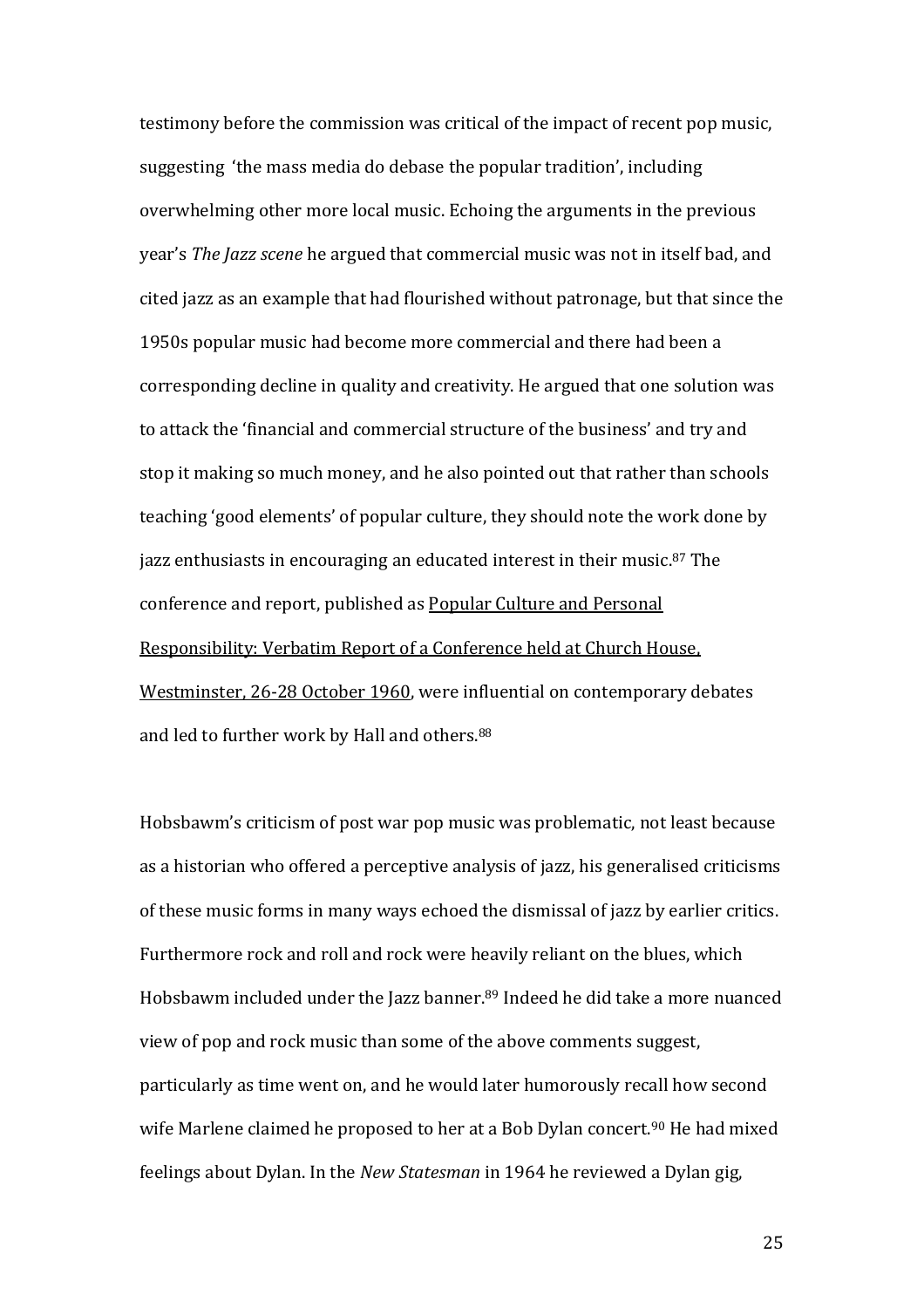where his songs had 'fairly numerous bad verses', and were sung 'in an unprofessional raw ramble'. He did not, Hobsbawm suggested, have the 'musicality, nor the fun, nor the anonymous oppression' which they recently heard on 'Blues and Gospel Caravan' tour including Sonny Terry and Rev. Gary Davis. However he suggested that Dylan did represent the voice of the outsider and his 'limited' songs had potential, although would probably be better performed by other artists.<sup>91</sup> Later In *Interesting Times*, Hobsbawm recalled witnessing the counterculture first hand when he was in Berkeley and San Francisco in 1967, and suggested that it represented a generational gap which couldn't be bridged by people of his age, and a musical form which jazz people didn't understand. He cited the Rolling Stones who he 'never had any time for', although pointed out that he 'rather admired the Beatles' and saw 'fragments of genius' in Bob Dylan.'<sup>92</sup>

Hobsbawm had (in) famously written about the Beatles in the *New Statesman* in 1963 when he suggested they were more about a 'sound' than music. He suggested they were peaking, and that the short shelf life of a pop act meant they were 'probably just about to begin their slow descent'. He added 'In 29 years time nothing of them will survive.'<sup>93</sup> Hobsbawm later recalled his 'spectacular failure to recognise the potential of the Beatles….stand as the last memory of Francis Newton's years covering the scene for the readers of the *New Statesman*.' <sup>94</sup> However whilst he was wrong about the Beatles, he was right about the broader tendency in pop and rock acts to have a short shelf life (although there were a lot of other 1960s acts which bucked this trend). He also wrote more appreciatively about the Beatles in 1969, when he acknowledged the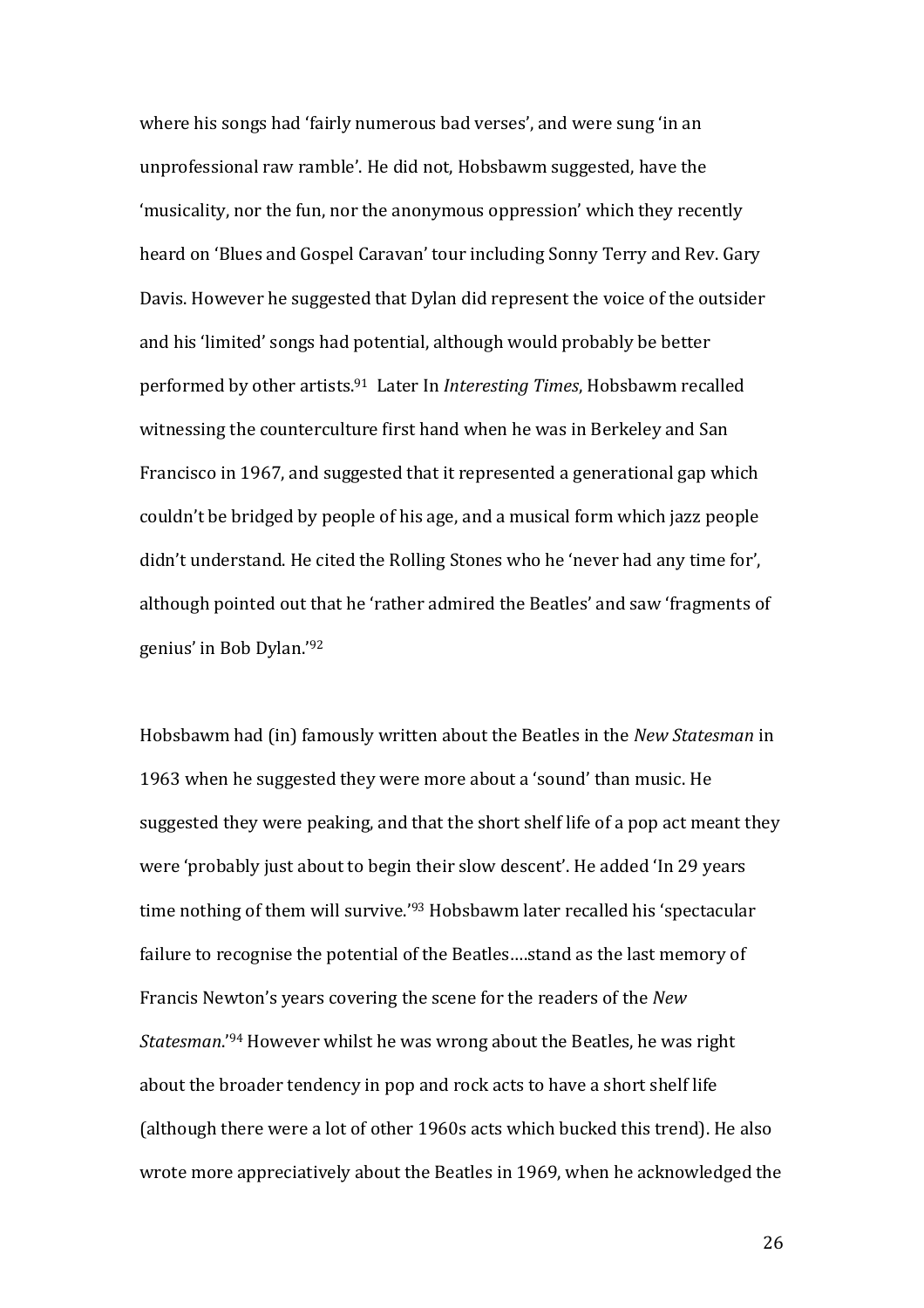hype associated with them, but that they were important not least for the 'professional expertise', including production. Hobsbawm found this particularly relevant with later recordings which were 'technically much more interesting', as well as being 'musically serious and popular.' This was making a similar point to Hobsbawm's view of jazz as commercial yet art music, but Hobsbawm rowed back slightly, adding 'Still, we must not exaggerate.'<sup>95</sup> He would later point out the influence of the Beatles, particularly the 'symphonic' elements of *Sergeant Pepper* on jazz musicians.<sup>96</sup>

Hobsbawm saw the political dimension of jazz, including his critique of the vagueness of the political messages emanating from rock, and this was characteristic of his writing. As Bounds suggested *The Jazz Scene* presented a more flexible view of popular culture which was important within the context of British Marxist writing. However Hobsbawm's writing was historical but not overly political, or partisan. His argument that jazz emerged amongst the poor and working classes was convincing, and he also pointed out the role the left played in various ways in the emergence of jazz, including during the New Deal era where he saw it linking to left wing culture, and he of course wrote warmly of John Hammond and other leftists.<sup>97</sup> Similarly he saw communists and other leftists as important in creating a 'people's music' in the post war years; jazz bands leading the Aldermaston marches were one example of this.<sup>98</sup> All of which is pretty uncontroversial and has been shared by historians and jazz writers of various political hues. Indeed Philip Larkin's reviews of *The Jazz Scene* saw no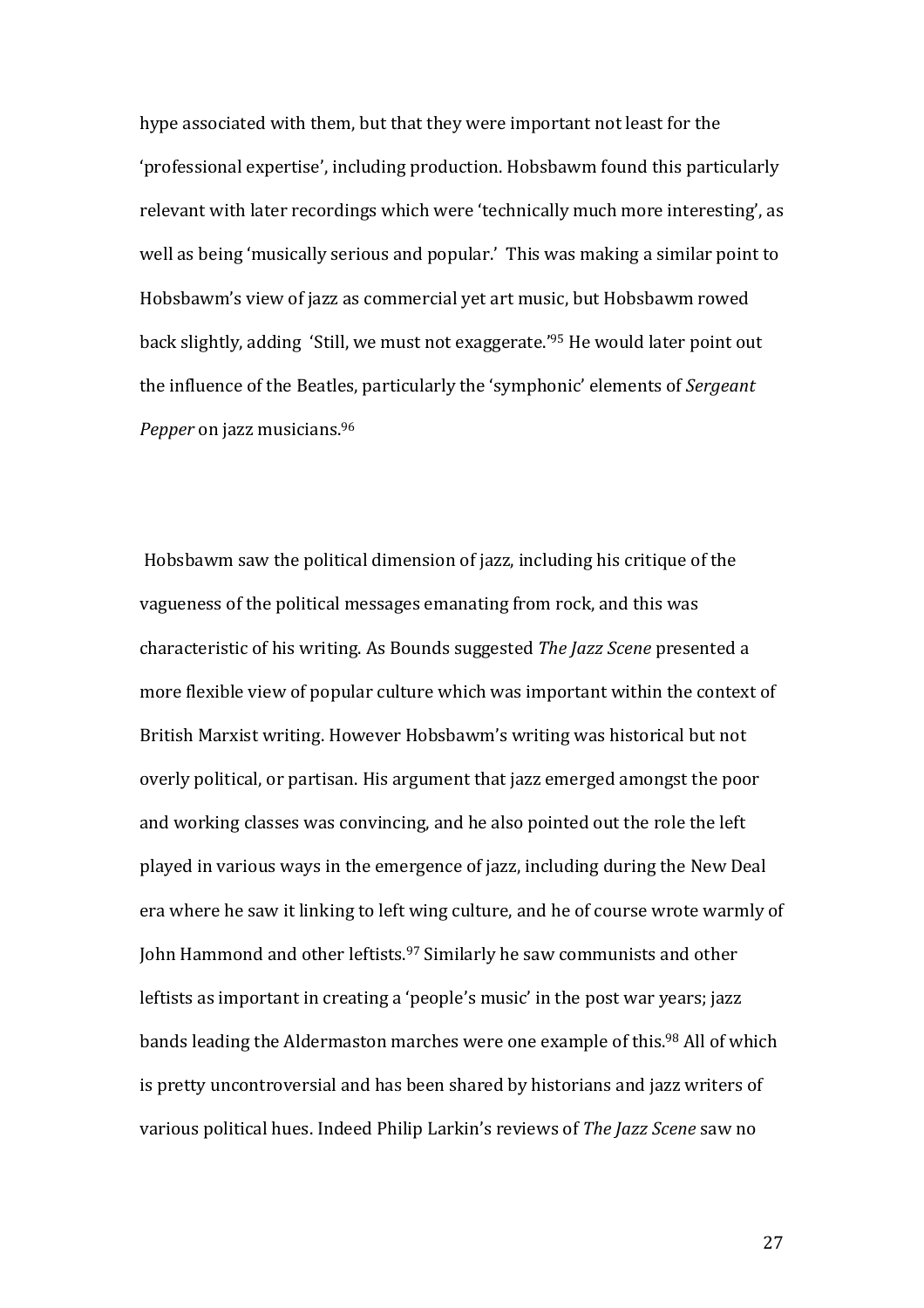problem with Francis Newton's approach, and indeed it could be argued that it influences some of his historical writing.<sup>99</sup>

## Conclusion

Eric Hobsbawm was a perceptive voice in British jazz writing, and this deserves more attention. He helped popularise jazz, and to give it intellectual credibility, and in particular added a historian's understanding of the music, including its relationship with wider popular culture. As he pointed out, his interest in jazz also influenced his more widely known writings. His work, across his career, can be seen in the writing of later jazz scholars, and as this paper has argued, is still of relevance to jazz writers and historians. He was also consistent in his views on the importance of jazz in both his private and published work. He used genre and sub genre but was flexible within this, and he was aware of the way the meaning of jazz was shaped by critics and writers, as well as performers. *The Jazz Scene*, as Bounds pointed out, can be seen as a contribution to British Marxist thought, but the breadth of the book also meant it was much more than this. And his later work, including the revised introductions to *The Jazz Scene* of 1969, 1989 and 1993, and the collected essays in Uncommon People are major works of historically informed jazz writing. Sometimes he could overstate the case, and McKibbin has pointed out this led him arguably to overestimate the importance of jazz, and to downplay the role of Tin Pan Alley.<sup>100</sup> It could also be suggested that Hobsbawm valorised the music he grew up with, but was less academic in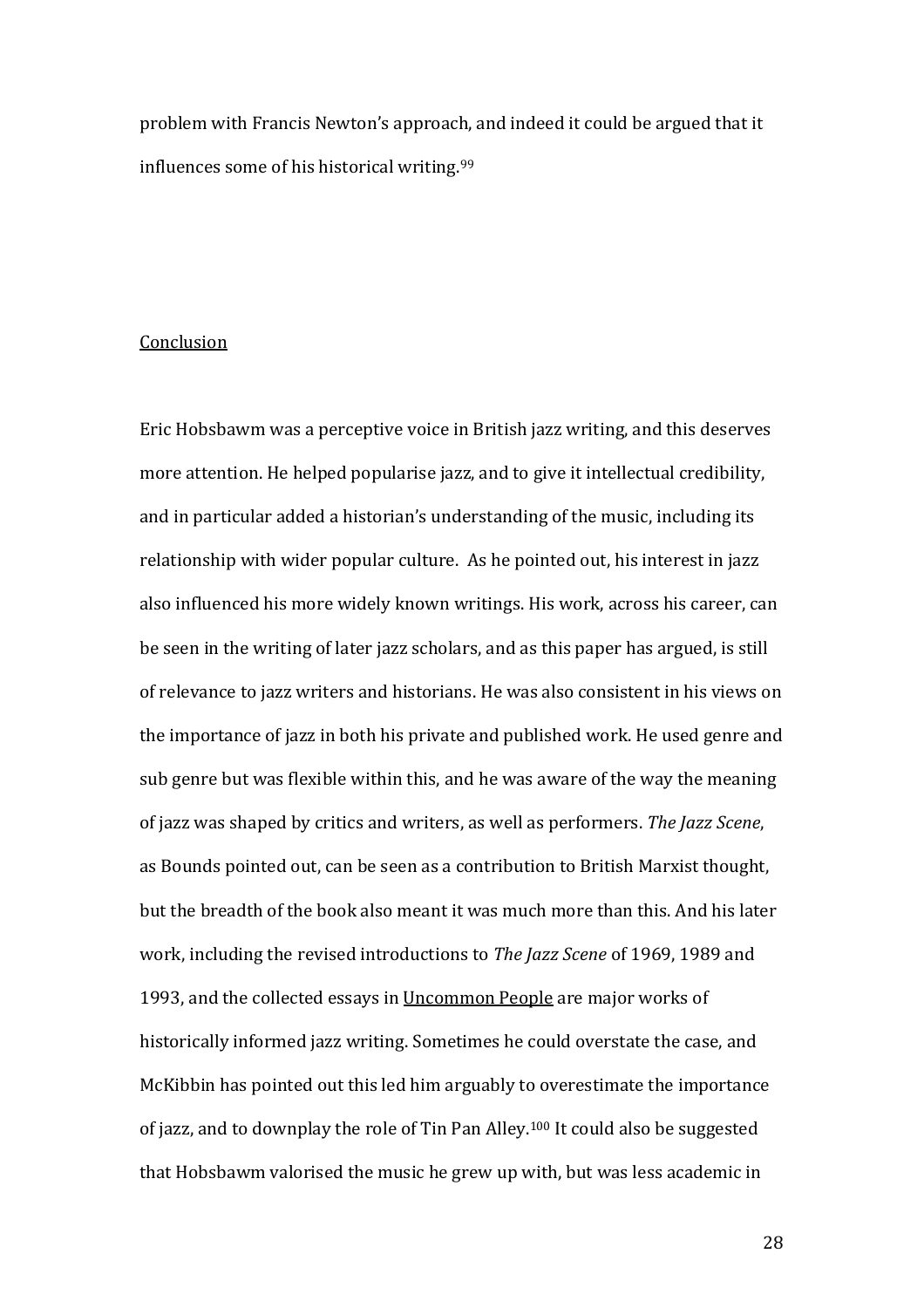his approach to later popular music, including some which had the countercultural tendencies he had consistently noted in jazz.

However as well as a critic and historian Hobsbawm was also a fan, and the warmth of his writing, especially on Billie Holiday and Ellington, illustrates this. For example in 'Goodbye to the Duke', he wrote of the passing of the 'last and the greatest of jazz musicians' and that it was 'doubtful whether jazz as we have known it will survive his death.'<sup>101</sup> Ellington had of course been the musician who had sparked Hobsbawm's interest, and encouraged him to join the jazz community, and his enthusiasm for jazz, especially the jazz of his youth, complemented and helped fire his academic and critical writing. However Hobsbawm's writings on jazz matter because they illustrate the significance of jazz and why historians should pay it proper attention. 'Jazz Comes to Europe' written in 1994 is a remarkable example of well researched, historically informed writing and a model for researching and writing jazz, and wider popular music history. It illustrates why Francis Newton remains a valuable guide for understanding both jazz and popular culture.

1 'To criticise the Future', *Guardian*, 23 Dec 2000. <http://www.theguardian.com/books/2000/dec/23/historybooks> (visited 6 June 2015); 'Introduction to the 1989 Edition', The Jazz Scene (Faber Finds) (London: Faber and Faber, 2014) [E-Edition], loc 240.

 $\overline{a}$ 

<sup>2</sup> Richard Gott, 'Living Through Extremes', *New Statesman*, 23, 2002, pp.48-50.

<sup>3</sup> Hobsbawm, 'Introduction to the 1989 Edition', loc 452-66.

<sup>4</sup> Hobsbawm, Uncommon People: Resistance, Rebellion and Jazz (London: Weidenfeld and Nicolson, 1998), pp.236-94. Although his autobiography had fewer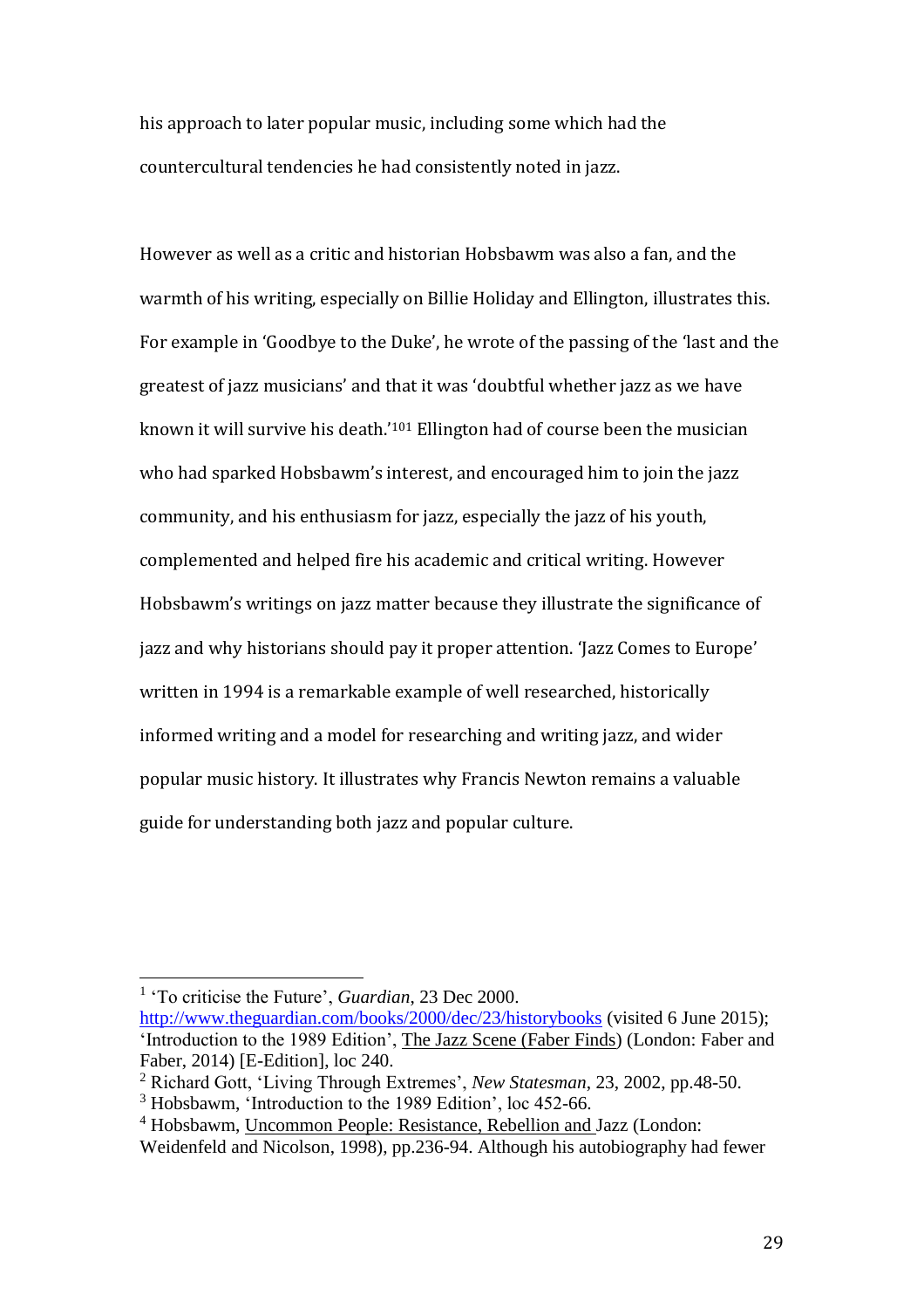$\overline{a}$ mentions of jazz: Hobsbawm, Interesting Times: A Twentieth Century Life (Allen Lane, 2002. This edn. p/back, London: Abacus, 2003) 5 ibid., pp.80-1.

<sup>6</sup> See E.F. Biagini and Alastair Reid (eds), Currents of Radicalism: Popular Radicalism, Organised Labour and Party Politics in Britain, 1850-1914 (Cambridge, CUP, 1991); Patrick Joyce, Work, Society and Politics: The Culture of the Factory in Later Victorian England (London, Menthuen, 1982); Alastair Reid, Social Classes and Social Relations in Britain, 1850-1914 (Basingstoke, Macmillan, 1992)

<sup>7</sup> See Raphael Samuel and Gareth Stedman Jones (eds), Culture, Ideology and Politics: Essays for Eric Hobsbawm (London, Routledge, Kegan and Paul, 1982). For various historian's responses to Hobsbawm's death on 1 October 2012, including Ferguson, see [http://www.theguardian.com/commentisfree/2012/oct/01/eric](http://www.theguardian.com/commentisfree/2012/oct/01/eric-hobsbawm-historian)[hobsbawm-historian](http://www.theguardian.com/commentisfree/2012/oct/01/eric-hobsbawm-historian) (visited 9 Nov 2015) Michael Gove Conservative MP. "Our greatest living apologist." *Times* [London, England] 27 Oct. 2008: 22. *The Times* 

*Digital Archive*.(visited 8 March 2016)

<sup>8</sup> Philip Bounds, 'From Folk to Jazz: Eric Hobsbawm, British Communism and Cultural Studies, Critique: Journal of Socialist Theory 40,4, pp.575-93.

<sup>9</sup> Tony Coe, 'Hobsbawm and Jazz' in Samuel and Stedman Jones, Culture, Ideology and Politics, pp.149-57.

<sup>10</sup> John Gennari, Blowin' Hot and Cool: Jazz and Its Critics (Chicago: Chicago University Press, 2006),pp. 62-6 and 94-5.

<sup>11</sup>George McKay, Circular Breathing; The Cultural Politics of Jazz in Britain (Durham: Duke University Press, 2005), p.309 fn.1; Indeed McKay made contact with Hobsbawm whilst researching the book. George McKay to Hobsbawm, 19 Dec 2001; Hobsbawm to McKay email, 19 June 2002, Modern Records Centre (MRC), Hobsbawm Papers, 937, Box 22, Folder 2.

<sup>12</sup> Roger Fagge, 'One of the most remarkable cultural phenomena of the century': Larkin, Hobsbawm and Amis on Jazz', in Roger Fagge and Nicolas Pillai (eds), New Jazz Conceptions: History, Theory, Practice (New York: Routledge, 2017), pp. 140-64.

<sup>13</sup> Gennari, Blowin' Hot and Cool, p.165-205.

 $14$  Ibid., p.3.

<sup>15</sup> See for example, Scott DeVeaux, 'Constructing the Jazz Tradition: Jazz Historiography', *Black American Literature Forum*, 25, 3 (1991), 525-560. Sherrie Tucker, 'Deconstructing the Jazz Tradition: The "Subjectless Subject" of the New Jazz Studies', in David Ake and Charles Hiroshi Garrett (eds) Jazz/Not Jazz: The Music and its Boundaries (Berkeley, University of California Press, 2012), 264-84.

<sup>16</sup> Hobsbawm recalled that Preston converted him to jazz, although he added that he wasn't as successful in recruiting his cousin to communism. 'Introduction to the 1993 edition', The Jazz Scene, loc 92-102.

 $17$ Ibid., loc 123.

<sup>18</sup> Ibid., loc 128.

<sup>19</sup> Hobsbawm, Interesting Times, pp.80-81.

<sup>20</sup> Ibid., pp.154; 169-70; Hobsbawm, The Jazz Scene, loc 40.

<sup>21</sup> Fox to Hobsbawm, n.d (1943), List of Blues Singers, Nov 1943; Fox to Hobsbawm,

29 Dec 1943; Fox to Hobsbawm, n.d. (1944). MRC Hobsbawm Papers 937, Box 2, Folder 2 'Letters'.

<sup>22</sup> Hobsbawm, The Jazz Scene, loc 165-75

<sup>23</sup> 'To Criticise the Future' *Guardian*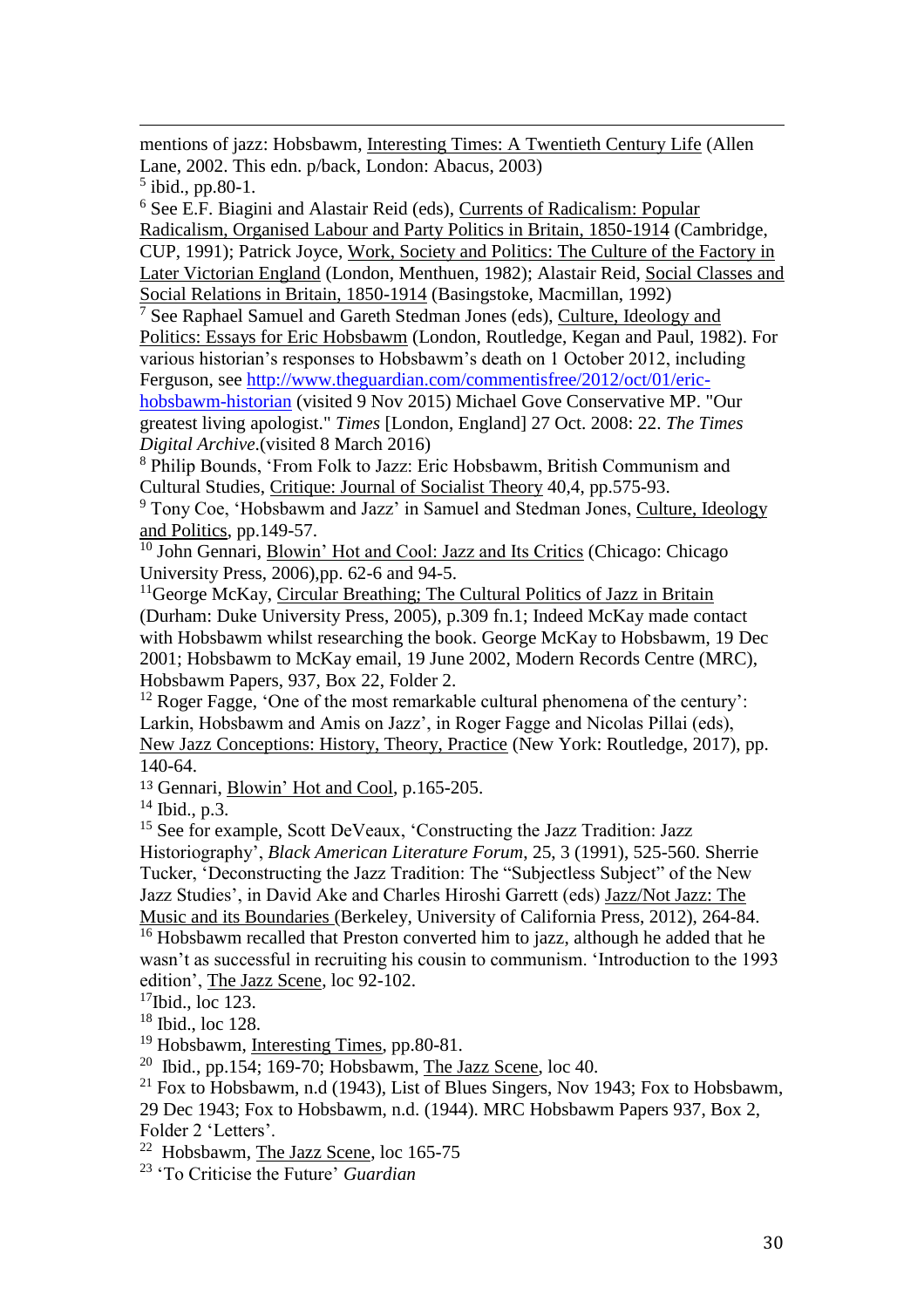- <sup>28</sup> Hobsbawm, The Jazz Scene, loc 36
- <sup>29</sup> Ibid., loc 4377
- <sup>30</sup> Ibid., loc 528
- <sup>31</sup> Ibis., loc 1501.
- <sup>32</sup> Francis Newton, The Jazz Scene (London: Penguin, 1961 edn.), pp.4-10
- <sup>33</sup> Ibid., p.33.
- <sup>34</sup> Ibid., 10-12.
- <sup>35</sup> Hobsbawm, The Jazz Scene, 3430; 3296-3651
- <sup>36</sup> Ibid., 3443
- <sup>37</sup>Ibid., 3570

<sup>38</sup> Eric Hobsbawm, 'Playing for Ourselves', *New York Review of Books,* 16 Jan 1986. http://www.nybooks.com/articles/1986/01/16/playing-for-ourselves/

(visited 24 May 2016.) For an interesting discussions of Adorno and Jazz, see J.

Bradford Robinson, 'The Jazz Essays of Theodor Adorno: Some Thoughts on Jazz

Reception in Weimar Germany', *Popular Music,* Vol. 13, No. 1 (Jan., 1994), pp. 1- 25. See also William P. Nye (1988) 'Theodor Adorno on Jazz: A critique of critical

theory', *Popular Music and Society*, 12:4 (1988), pp.69-73, and a reply by Carol V. Hamilton (1991) 'All that Jazz again: Adorno's sociology of music', *Popular Music and Society*, 15:3 (1991), pp. 31-40

<sup>39</sup> Bounds, 'From Folk to Jazz', p. 575-82.

- <sup>40</sup> Newton, The Jazz Scene, 52-6.
- <sup>41</sup> Ibid., pp.252-269.

<sup>42</sup> Bernard Grendon, '"Moldy Figs" and Modernists: Jazz at War, 1942-6' , in Krin Gabbard (ed.), Jazz Among the Discourses (Durham, N.C., Duke University Press, 1995), pp.31-55.

<sup>43</sup> Gennari, Blowin' Hot and Cool, p.165-205.

<sup>44</sup> Newton, The Jazz Scene, pp.63-79.

<sup>45</sup> Hobsbawm, The Jazz Scene, loc1645.

<sup>46</sup> Ibid., loc 2269-2351.

<sup>47</sup> Ibid., 2351-2356.

<sup>48</sup> Ibid., 6738-6834.

<sup>49</sup> The review was titled 'Poetry of the Blues', *Daily Worker,* 12/6/59; *Tribune*, 16/6/57. MRC Hobsbawm papers.

<sup>50</sup> *The Observer,* 6 August *1961*; MRC Hobsbawm papers

<sup>51</sup> *The Observer,* 31 May 1959 and *Guardian* 31 July 1959. These are collected with his other writings on jazz in: Richard Palmer and John White (eds), Jazz Writings: Essays and Reviews, 1940-84 (London: Continuum, 2004 edn.) This was originally published as Reference Back: Philip Larkin's Uncollected Jazz Writings, 1940-84 (Hull: Hull University Press, 1999), pp.20-24.

<sup>52</sup> *San Francisco Chronicle*, 14 August 1960; *Daily Star* (Toronto), 14 September 1959. MRC Hobsbawm papers.

<sup>54</sup> Hobsbawm, Uncommon People, p.273.

 $\overline{a}$ <sup>24</sup> Eric Hobsbawm, 'Diary', *London Review of Books*, 27 May 2010, pp1-2. <http://www.lrb.co.uk/v32/n10/eric-hobsbawm/diary> (visited 29 Apr 2015).

<sup>25</sup> Hobsbawm, 'Diary' *LRB*, p.1. 'To Criticise the Future', *Guardian*; 'Introduction to 1993 Edition', loc 172-77.

<sup>&</sup>lt;sup>26</sup> Hobsbawm, 'Diary', *LRB*, 1-2; Hobsbawm, Interesting Times, 224-5.

 $27$  Ibid., , 226.

<sup>53</sup> 'Diary', *LRB,* p.4.

<sup>55</sup> Ibid., pp. 268-9.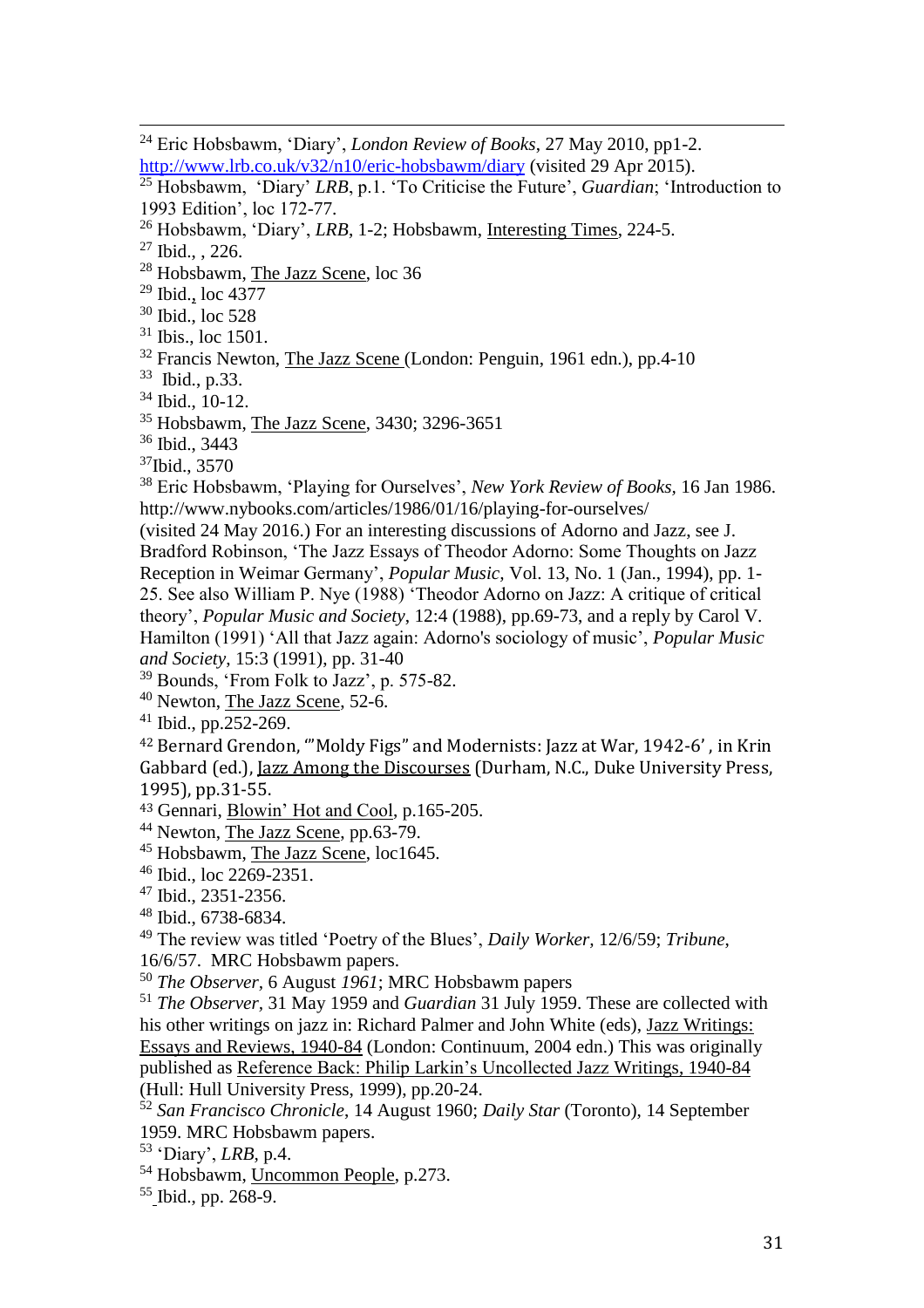$\overline{a}$ <sup>56</sup> *New York review of Books*, 12 Feb 1987, http://0-

www.nybooks.com.pugwash.lib.warwick.ac.uk/articles/1987/02/12/the-jazz-

comeback/ (accessed 12 June 2016) add other references

[www.nybooks.com.pugwash.lib.warwick.ac.uk/articles/1987/03/26/all-that-jazz/](http://0-www.nybooks.com.pugwash.lib.warwick.ac.uk/articles/1987/03/26/all-that-jazz/) (visited 12 June 2016)

<sup>58</sup> Hobsbawm reply to Lincoln Collier, Ibid.

<sup>59</sup> Martin Williams to Hobsbawm, 30 April 1987. MRC Hobsbawm papers, Folder 2, Letters.

<sup>60</sup> Robinson to Hobsbawm, 17 June 1987. Ibid.

 $61$  Ibid.

<sup>62</sup> *NYRB*, 12 Feb 1987

<sup>63</sup> Robinson to Hobsbawm, 17 June 1987, MRC Hobsbawm papers.

<sup>64</sup> Hobsbawm, 'Introduction to the 1993 edition', loc 142-151.

<sup>65</sup> Hobsbawm, Uncommon People, pp.270-3.

<sup>66</sup> "Diary', *LRB*, p.2.

<sup>67</sup> 'Introduction to the 1993 Edition', loc 166-76

<sup>68</sup> Ibid., loc 172-6 Interestingly Hobsbawm later suggested that 'even the passionate jazz-conservative Philip Larkin eventually felt he had to make a gesture in this direction'. 'Diary', *LRB*, p. 2.

<sup>69</sup> 'Searcher'*, New Statesman,* 22 Jan 1965, p.126

<sup>70</sup> 'Too Cool', 16 January 1960, reprinted in *New Statesman*, 9 July 2012, <http://www.newstatesman.com/culture/culture/2012/07/too-cool> (visited 12 June 2016)

<sup>71</sup> 'Not Jazz', *New Statesman*, 67, 8 May 1964, pp.740-1.

<sup>72</sup>Hobsbawm, The Jazz Scene, loc 244

<sup>73</sup> 'Introduction to the 1989 Edition'. The Jazz Scene, loc 249-54

<sup>74</sup> Ibid., loc 274; Hobsbawm, Uncommon People, p.330; 'Introduction to the 1969 Czech edition' of The Jazz Scene MRC Hobsbawm Papers, folder 1 (Draft articles)

<sup>75</sup> 'Diary', *LRB*, p.3.

<sup>76</sup> Newton, The Jazz Scene, pp.34-6; 46-7.

<sup>77</sup> Basie was playing Alan Freed's 'CBS Rock'n'Roll Dance Party' which he suggested was 'not our thing', as they didn't play rock'n'roll. Hobsbawm noted the stoical response of Basie, and this incident fits into the account of the wider story of these years. It was Hobsbawm's emphasis on this extract and gave him the dramatic start to the article, and in fact the review article goes on to deal with other issues including Kansas City, and the chaotic brilliance of Basie's bands. Hobsbawm, Uncommon People, p.329, Count Basie, Good Morning Blues (Paladin, London, 1987 edn.), pp. 246-8.

<sup>78</sup> 'Pop year', *New Statesman*, 3 Jan 1964, pp.22-23.

<sup>79</sup> 'Introduction to the 1989 Edition', Loc 315; Hobsbawm, Uncommon People, pp.283.

<sup>80</sup> Ibid.,, pp. 282-5; Hobsbawm, Interesting Times, pp. 250-61; 'Introduction to the 1989 Edition', loc 330407

<sup>81</sup> Ibid., loc 340.

<sup>82</sup> Hobsbawm, Uncommon People, p.285.

<sup>83</sup> 'Introduction to the 1969 Czech edition' MRC; The quote is from Hobsbawm, *The Jazz Scene*, loc 2810.

<sup>84</sup> 'Introduction to the 1969 Czech edition' MRC

<sup>57</sup> NYRB, 26 March 1987 [http://0-](http://0-www.nybooks.com.pugwash.lib.warwick.ac.uk/articles/1987/03/26/all-that-jazz/)